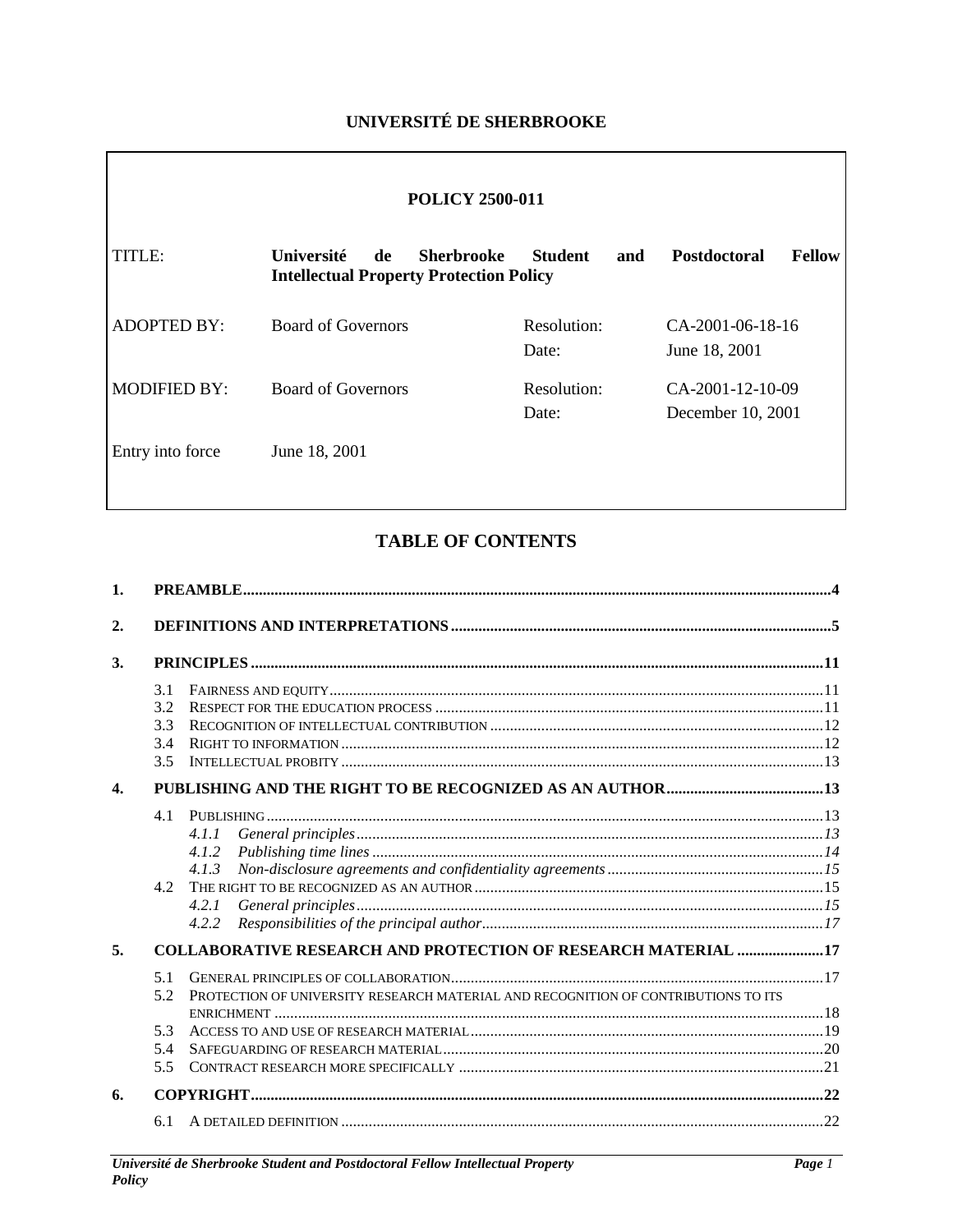|     | 6.2 |                                                                                                      |  |
|-----|-----|------------------------------------------------------------------------------------------------------|--|
|     |     | 6.2.1                                                                                                |  |
|     |     | 6.2.2                                                                                                |  |
|     |     | 6.2.3<br>Non-academic productions produced in the course of employment at the University or          |  |
|     |     |                                                                                                      |  |
|     |     | 6.2.4                                                                                                |  |
|     |     |                                                                                                      |  |
|     | 6.3 |                                                                                                      |  |
|     | 6.4 |                                                                                                      |  |
| 7.  |     |                                                                                                      |  |
|     |     |                                                                                                      |  |
|     | 7.1 |                                                                                                      |  |
|     | 7.2 |                                                                                                      |  |
|     | 7.3 |                                                                                                      |  |
|     |     | Academic productions in the case of a program of study not related to an external partner27<br>7.3.1 |  |
|     |     | 7.3.2<br>Academic productions in the case of a program of study related to an external partner28     |  |
|     |     | 7.3.3<br>Non-academic productions produced in the course of employment at the University or          |  |
|     |     |                                                                                                      |  |
|     |     | 7.3.4                                                                                                |  |
|     |     |                                                                                                      |  |
|     | 7.4 |                                                                                                      |  |
| 8.  |     |                                                                                                      |  |
|     |     |                                                                                                      |  |
|     | 8.1 | RECOGNITION OF AUTHORSHIP OF A WORK AND OWNERSHIP OF COMMERCIAL RIGHTS. 30                           |  |
|     | 8.2 |                                                                                                      |  |
|     | 8.3 |                                                                                                      |  |
| 9.  |     |                                                                                                      |  |
|     | 9.1 |                                                                                                      |  |
|     | 9.2 |                                                                                                      |  |
|     | 9.3 | UNIVERSITY PROTECTION AND COMMERCIAL EXPLOITATION OF A WORK OR INVENTION 31                          |  |
|     | 9.4 | DISTRIBUTION (SPLIT) OF REVENUES ARISING FROM THE UNIVERSITY'S COMMERCIAL EXPLOITATION OF A          |  |
|     |     |                                                                                                      |  |
|     |     |                                                                                                      |  |
| 10. |     |                                                                                                      |  |
|     |     |                                                                                                      |  |
|     |     |                                                                                                      |  |
|     |     |                                                                                                      |  |
|     |     |                                                                                                      |  |
|     |     |                                                                                                      |  |
|     |     |                                                                                                      |  |
|     |     |                                                                                                      |  |
|     |     |                                                                                                      |  |
|     |     |                                                                                                      |  |
|     |     |                                                                                                      |  |
|     |     |                                                                                                      |  |
|     |     |                                                                                                      |  |
|     |     |                                                                                                      |  |
|     |     |                                                                                                      |  |
|     |     |                                                                                                      |  |
|     |     |                                                                                                      |  |
|     |     |                                                                                                      |  |
|     |     |                                                                                                      |  |
|     |     |                                                                                                      |  |
|     |     |                                                                                                      |  |
|     |     |                                                                                                      |  |
|     |     |                                                                                                      |  |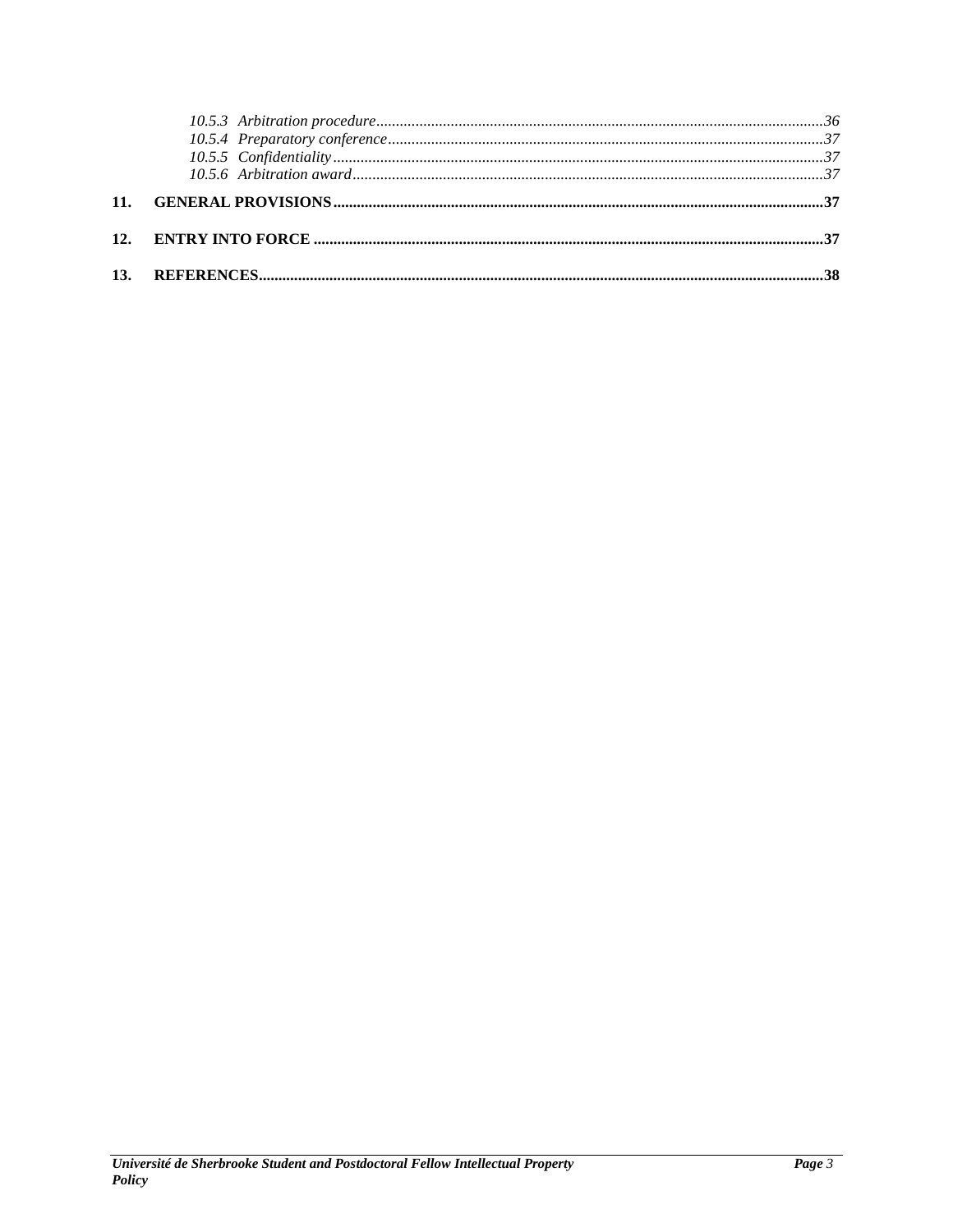## <span id="page-3-0"></span>**1. PREAMBLE**

## **1.1 Whereas:**

- The education of students, the training of postdoctoral fellows and the advancement of knowledge are central to the University's mission and these students and postdoctoral fellows engage in teaching, research, creation and innovation activities;
- The establishment of smooth conditions for study and research among various research stakeholders (students, postdoctoral fellows, professors, the University itself and external partners) is conducive not only to innovation, knowledge dissemination and accessibility, the commercial exploitation of research, and protection against misuse by third parties, but also a quality education that provides all students completing their program of study and all postdoctoral fellows completing their internship with a maximum of assets for a high-level career;
- The recognition of any and all intellectual contributions to the advancement and dissemination of knowledge lies at the core of any policy on the protection of intellectual property;
- There exists a variety of interests among the various entities who may contribute to the success of students' academic projects at all university levels, as well as to the success of postdoctoral fellowships;

The University adopts this policy as a means to reflect the spirit in which it views students' and postdoctoral fellows' rights and responsibilities in matters of intellectual property, in keeping with its mission and its values as a university.

This notwithstanding, it must be emphasized that no policy can substitute for the need for all parties to negotiate professionally and in good faith.

- **1.2** This policy applies to any person with student or postdoctoral fellow status at Université de Sherbrooke, in accordance with the university's *Règlement des études* (academic regulations) and *Politique d'accueil et d'encadrement des stagiaires postdoctoraux* (policy for hosting and supporting postdoctoral fellows).
- **1.3** It addresses not only the work completed as part of pedagogical activities and the research activities leading up to the writing of an essay, thesis or dissertation (and these documents themselves), but also the various situations in which students or postdoctoral fellows may find themselves.
- **1.4** All members of the university community involved in education and in assessing students' learning must comply with this policy. Where applicable and to the extent possible, the same goes for all stakeholders with whom a student or postdoctoral fellow may be in contact in the course of their academic or research activities.
- **1.5** This policy sets forth how the *Copyright Act*, the *Patent Act* and any and all other intellectual property laws—to which all members of the university community are subject—are to be applied at Université de Sherbrooke.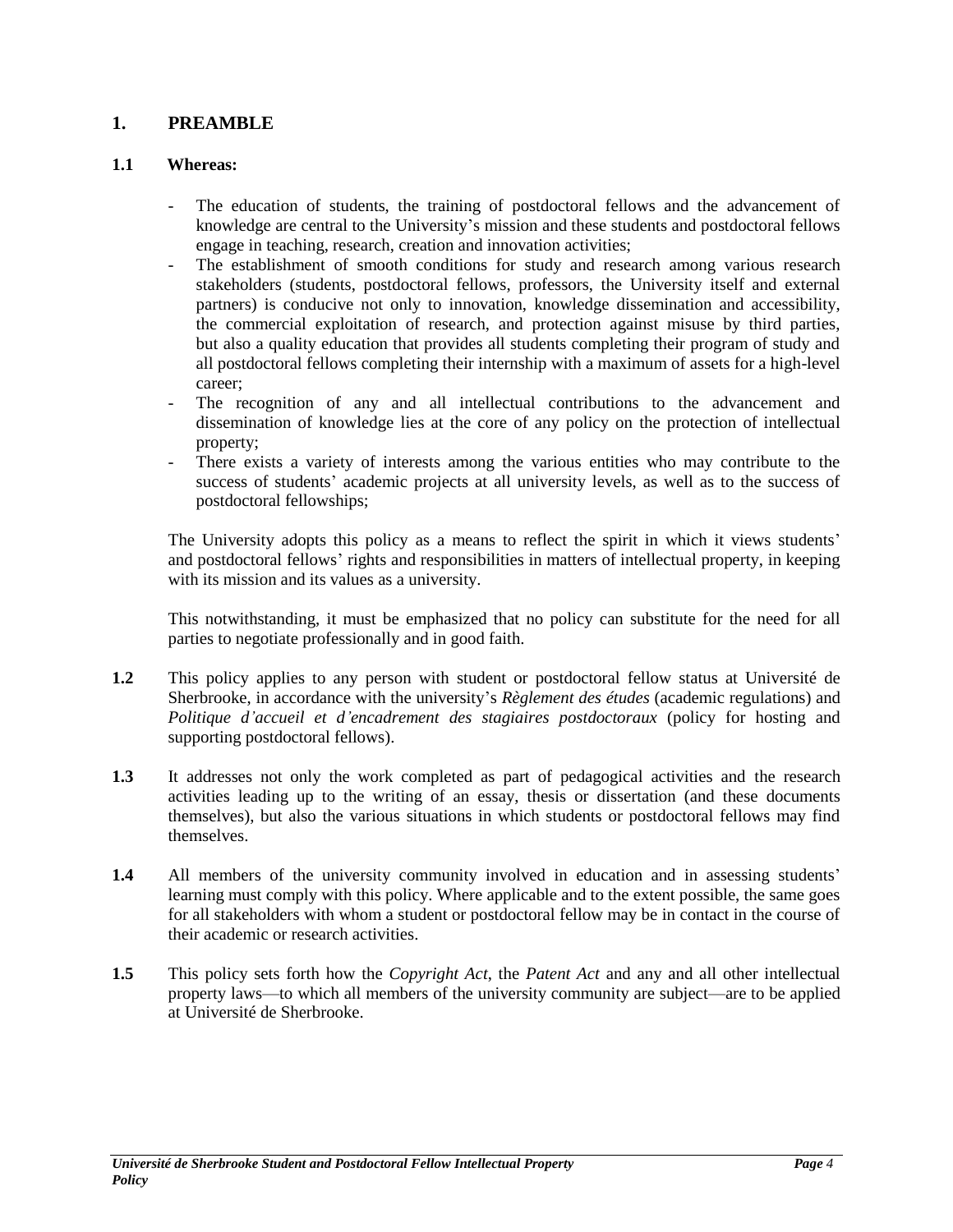**1.6** This policy shall be reviewed two years following its adoption and entry into force, after which it will be subject to review once every five years.

# <span id="page-4-0"></span>**2. DEFINITIONS AND INTERPRETATIONS**

For the purposes of this policy, unless the context requires otherwise, the words and expressions below shall have the following meanings.

## **Pedagogical activity**

In accordance with Université de Sherbrooke academic regulations, a pedagogical activity is a learning process recognized by the University and that enables students to acquire knowledge delimited by a given area of study.

The term includes any set of educational, study, learning, research or creation activities, such as a course, fellowship, directed study, or any work related to various reports, dissertations, theses or the production of a work (or equivalent).

## **Arbitration**

Arbitration refers to the resolution of a dispute between parties by a neutral person tasked with hearing out the facts and coming to a decision. Arbitrators are often people who specialize in a specific area of law or activity sector, especially in cases where the decision-maker needs to be familiar with a specific issue or business practice. The parties usually choose the arbitrator together.

The arbitrator renders a decision based on the facts, the contract binding the parties, or applicable laws, policies and regulations. Arbitrators explain the grounds for their decision. Usually, this decision is against one of the parties. It is a win-lose solution.

#### **Prior art**

The term "prior art" means any document, literature or information regarding the subject area of an invention, and typically refers to writings such as publicly available patents and patent applications as well as academic and scientific articles. Prior art may also encompass the notion of prior use.

The University also deems any and all knowledge developed by its researchers to be prior art.

#### **Author and co-author**

The *Copyright Act* does not define the term "author." It is generally agreed that the author is the person(s) who a) generated an original idea or participated in its development during creation and b) played a role in its explicit expression or materialization.

In the case of academic and scientific articles and books, the author is recognized as the person who has made a significant intellectual contribution to writing the article or book.

When the same work has several authors, they are called the co-authors.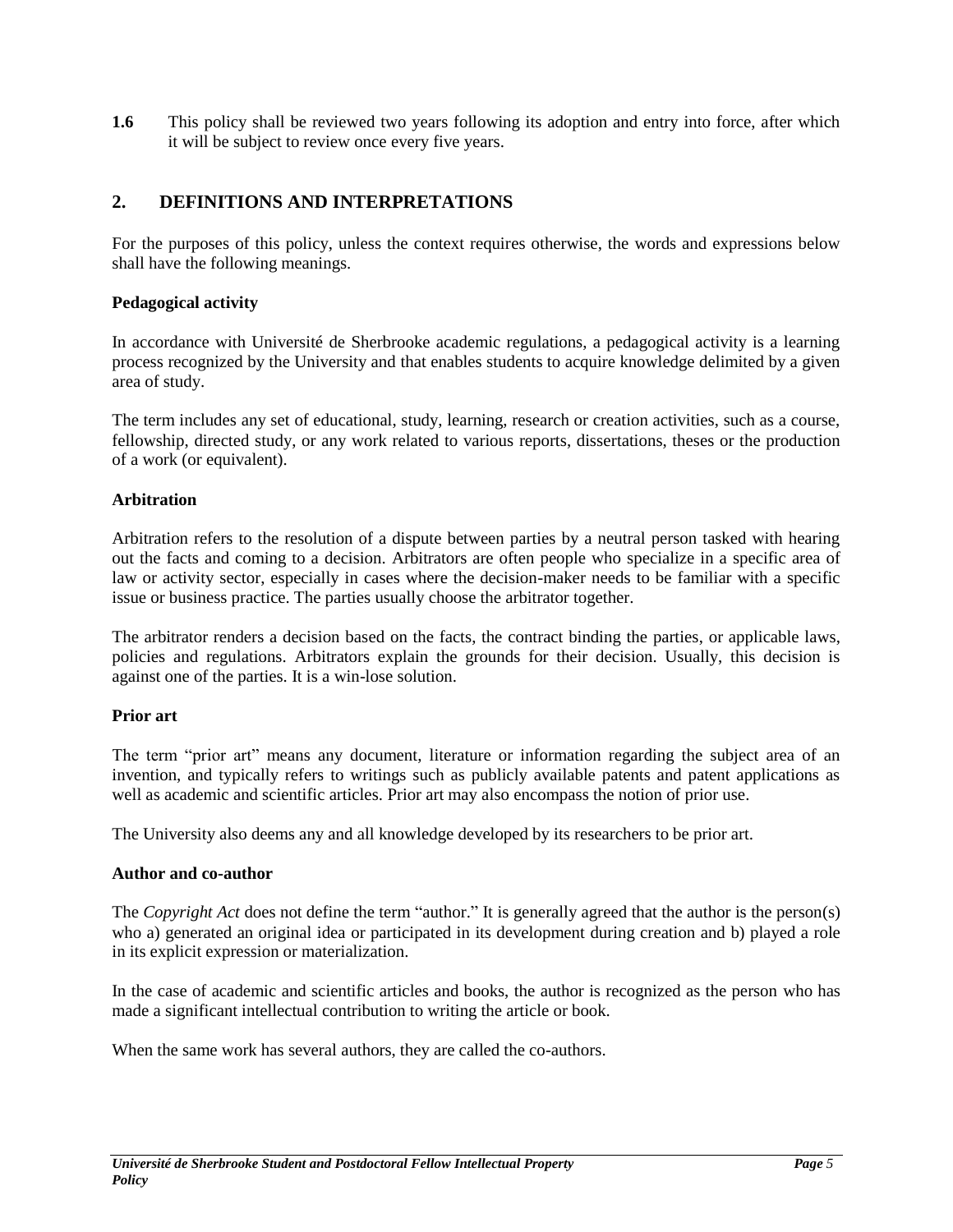## **Free and informed consent**

Consent given by a person who has received and understood all the information necessary to render a judgment and has come to a decision without being subjected to any fear, error or fraud.

#### **Intellectual contribution**

An intellectual contribution is deemed significant when a person has a) generated an original idea or participated in its development during creation and b) participated in its explicit expression or materialization.

A contribution is deemed a support contribution insofar as it has supported the completion of work (for example, financial support, technical or administrative assistance, editorial advice, etc.).

## **Creator and co-creator**

The term "creator" is not defined by any law. It is generally agreed that the creator is the person(s) who a) generated an original idea or participated in its development during creation and b) participated in its explicit expression or materialization.

When the same creation has several creators, they are called the co-creators.

## **Research supervisor**

In accordance with Université de Sherbrooke academic regulations, a research supervisor is a faculty member who supervises a student's research project with a view to the writing of a thesis or dissertation and who helps that student overcome the difficulties associated with their studies and research. It is the research supervisor's duty to assess the research completed, except where a judgment must be rendered by more than one person.

#### **Public disclosure, and non-disclosure agreement**

Public disclosure includes any publication in a newspaper, scholarly journal or any other publication distributed without restriction (e.g., theses or dissertations submitted to libraries and article abstracts distributed at conferences), any presentation at a public meeting, any demonstration, any sale of prototypes to any entity not bound by an obligation of confidentiality, or any communication that makes the contents of the disclosure available to the public (e.g., electronic file transfer).

The purpose of a non-disclosure agreement is to subject the disclosure of research results to certain terms and conditions, most often because these results may be subject to intellectual property protection by patent or copyright, or because the results were obtained using confidential data.

## **Commercial rights**

Commercial rights (economic, legal, monetary, heritage, etc.) have to do with the right to use research results or outputs for commercial purposes, or to assign or sell them. They essentially cover the commercial exploitation of a work, invention, product or research findings, or the return on investments relating to that work, invention, etc.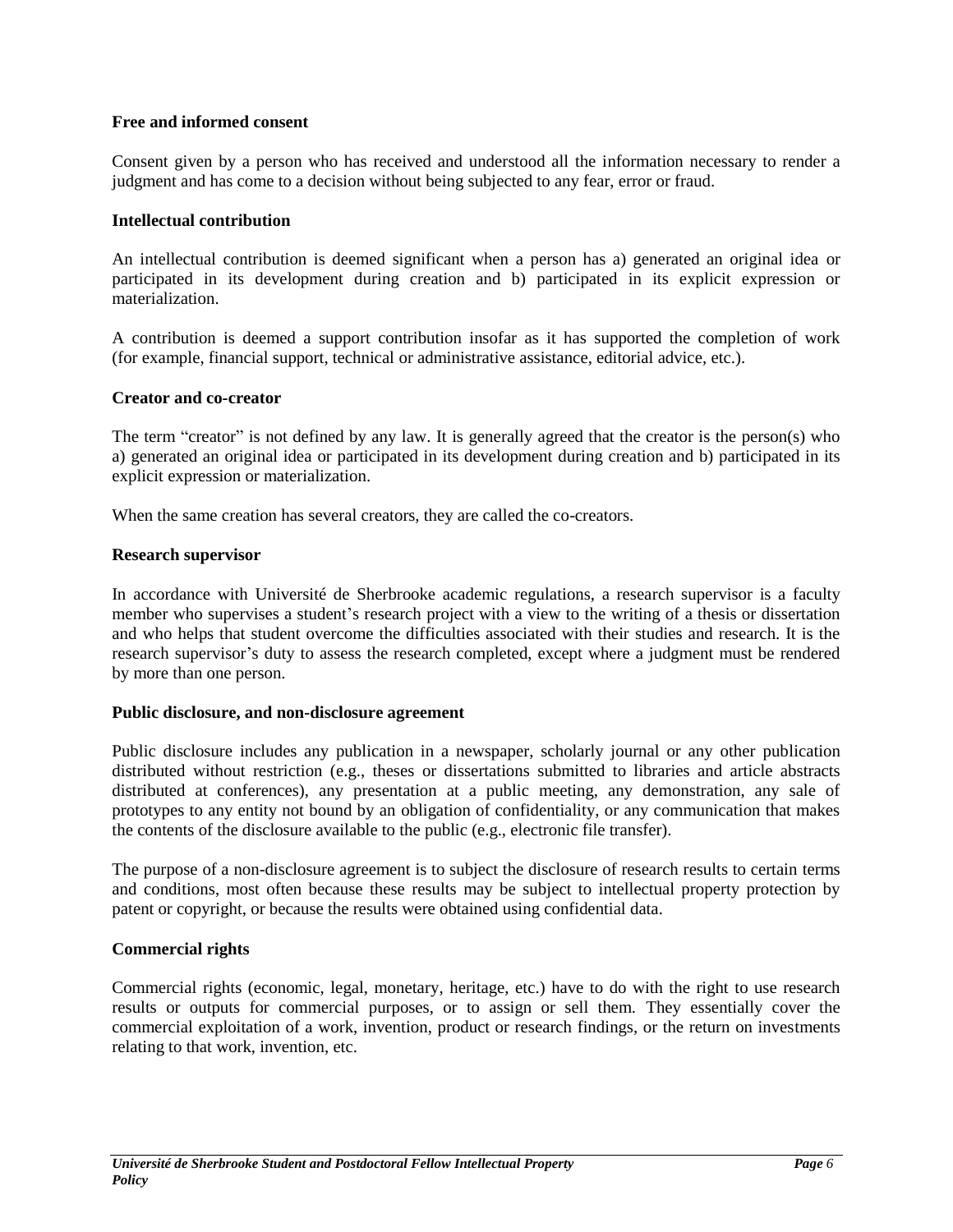#### **Moral rights and authorship of a work or invention**

The moral rights of authors are recognized solely by the mechanism of intellectual property protection (copyright). According to the *Copyright Act,* moral rights fall under two categories: the right to authorship, i.e., the right to claim creation of a work; and the right to the integrity of the work, i.e., the right to prevent any modifications or any use of the work that is prejudicial to the author's honour or reputation.

Moral rights de facto belong to the author. They are inalienable and, while they are non-assignable, they may be waived in whole or in part, as stipulated in section 14 of the *Copyright Act*  (L.R.C., ch. C-42). Moral rights must sometimes be waived to allow a work to be modified.

Even if other intellectual property protection laws make no mention of the moral rights that allow for the recognition of a creator or inventor, the University recognizes the creator or inventor as the author of a creation or invention. This allows the creator to have their name associated with their work or invention, insofar as their intellectual contribution has been significant.

#### **Confidentiality agreement**

A confidentiality agreement is a way to protect trade secrets and know-how. It may also cover any information whose dissemination the owner wishes to limit, or the information an inventor reveals to a person to whom an invention is disclosed. The agreement must define what is subject to confidentiality, and for how long. This type of agreement attests that the person to whom the information is entrusted is aware of the confidential nature of the information and agrees, in writing, not to disclose any of it to anyone.

#### **Biological material loan agreement**

A biological material loan agreement is used to monitor and hence control the use of any transferred biological material, given that such material may be transferred for use in developing modified versions of products from original materials, or in the creation of derivative products.

#### **Spin-off company**

A company created and based on an invention or technology resulting from the work of one or more university or hospital-centre researchers. The company thus created pursues research and development, adjustment efforts, and commercial exploitation of the invention or technology.

#### **Student**

Any person with student status, based on their enrolment in the University.

#### **Essay**

In accordance with Université de Sherbrooke academic regulations, an essay is a piece of writing on a subject that has been studied or personally experienced in a course-focused graduate program.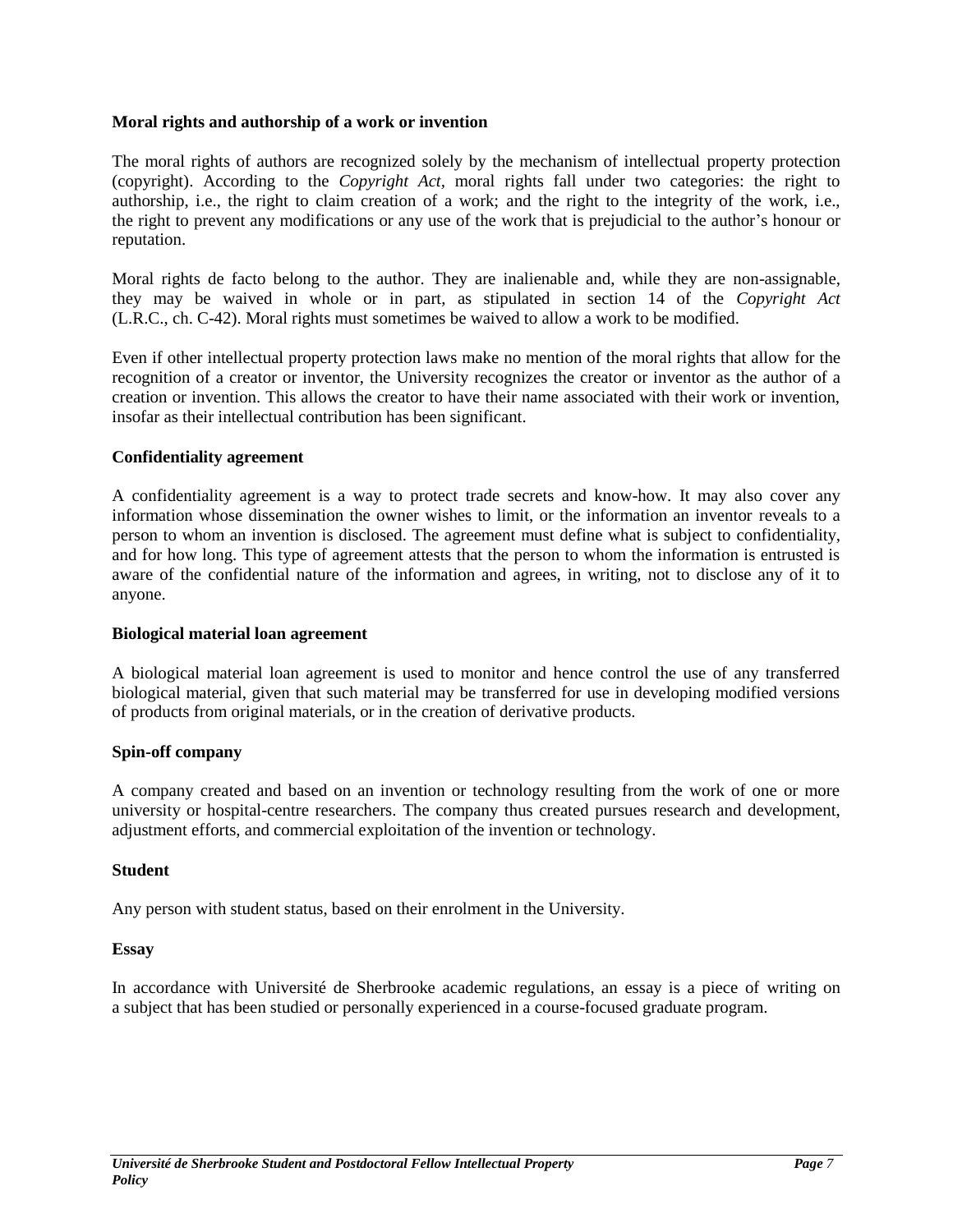## **Idea**

The *Oxford Canadian Dictionary* defines an idea as "a conception or plan formed by mental effort" [whether or not it has a corresponding object in reality].

The word "idea" is defined here merely to point out that there is no law—and therefore no intellectual property protection mechanism—that protects ideas.

#### **Inventor and co-inventor**

The *Copyright Act* does not define the term "inventor." It is agreed that an inventor is the person(s) who a) generated an original idea or participated in its development during creation and b) contributed to its explicit expression or materialization.

When the same invention has several inventors, they are called the co-inventors.

## **License**

A license is a legal agreement by which the holder of commercial intellectual property rights grants a third party (person, company, organization, etc.) exclusive or non-exclusive authorization to use a research product, to manufacture it or to sell it for certain purposes or under certain conditions. A license does not constitute an assignment of intellectual property rights.

## **Software**

Software is the set of computer programs, processes and rules connected to the functioning of an information processing system, as well as any related literature.

The main categories of software are:

- Operating software, which enables a computer to run; and
- System software, which translates problem-solving methods into computer language.

#### **Research material**

Research material consists of tangible (materialized) elements collected, developed and/or produced in the course of research projects at the University. It includes research data, experimental data, audio or visual recordings, completed survey questionnaires, collections, research funds, photographic negatives, scientific measurements, biological material, prototypes, lab books and logbooks, simulation results, databases (computerized and non-computerized), computer source codes, certain equipment, etc.

Research material also includes the methodology used to obtain the material, detailed descriptions and analyses of the material, and interpretations of the material by professors and/or students and/or postdoctoral fellows.

## **Mediation**

Mediation is a dispute resolution process aimed at reconciling people who are in conflict with each other. In a mediation, a mediator—a neutral and impartial person—helps the parties find a lasting and agreedupon solution, rather than determine who is right and who is wrong. It is a win-win solution.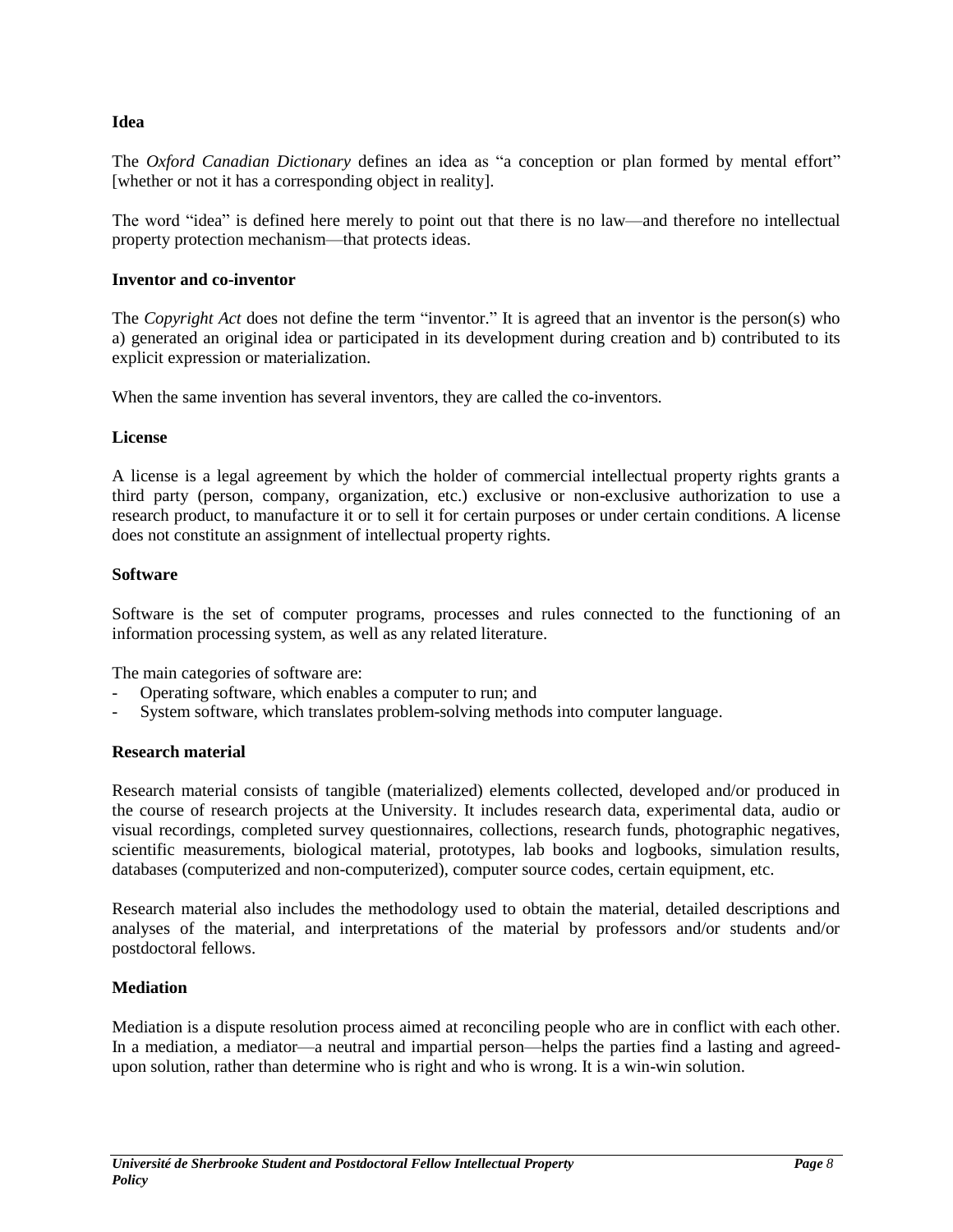#### **Master's thesis**

In accordance with Université de Sherbrooke academic regulations, a master's thesis is a piece of writing on the results of personal research work completed in the course of a master's-level program. In a research-oriented master's program, the individual must write a thesis presenting the results of their research. Although it is an outgrowth of the student's introduction to research, the master's thesis must make some contribution to the advancement of knowledge and must demonstrate the individual's mastery of research skills.

The master's thesis is a publication that must normally be submitted to libraries when the student is granted their degree. Sometimes a non-disclosure agreement includes a clause that delays such publication. (See Article 4.1.2)

## **Work**

The word "work" is used in this policy as a generic term for any creation, invention or production. According to the *Le Petit Robert*, a work is "a thing made or done by work: the result of an action; an achievement."

## **Academic, institutional and non-institutional production**

An academic production is a production designed or developed by a student, alone or in collaboration with others, in the course of their program of study, toward assessment and degree requirements.

An academic production is deemed non-institutional when it is proven that the work was materialized (i.e., put into material form) without any contribution from the University, particularly in terms of teaching supervision, technical support, the use of research infrastructure, etc.

An academic production is deemed institutional when it is proven that the University contributed to the work's materialization, particularly in terms of teaching supervision, technical support, the use of research infrastructure, etc.

The institutional/non-institutional distinction applies only in cases where the creator(s) wish to secure the protection of their creation with a view to its commercial exploitation. The distinction applies to software protectable by copyright or patent, inventions protectable by patent, know-how protectable by confidentiality agreements, and works protectable by other protection mechanisms.

#### **Intellectual property**

Intellectual property is a concept referring both to the expression and materialization of an idea or knowledge—which may, for example, take the form of inventions, software, and written works—and to the person(s) who is/are their author(s), inventor(s) or creator(s).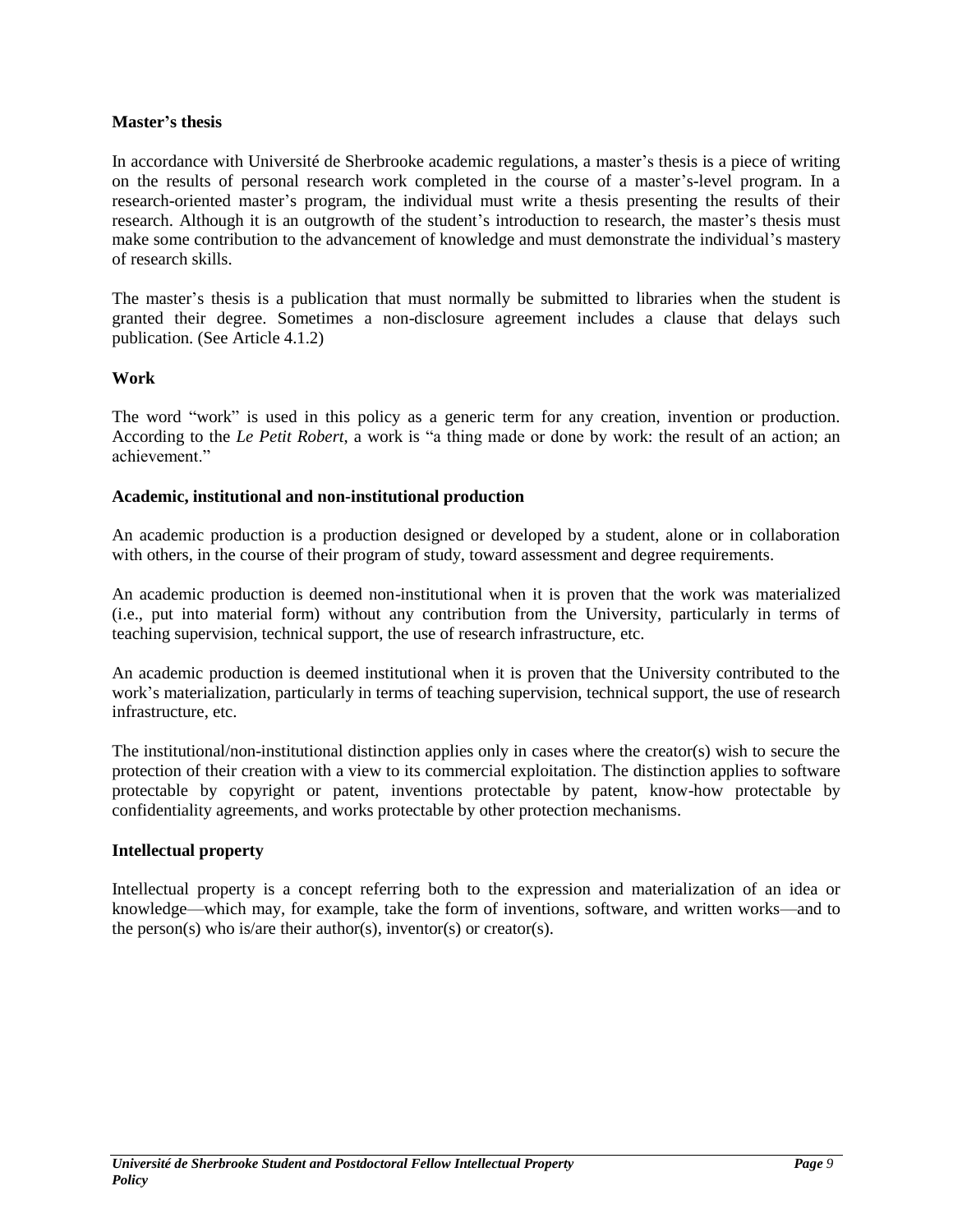## **Legal protection of intellectual property and protection mechanisms**

In matters of intellectual property, only a work that has put an idea into a concrete form may be protected. Laws, both Canadian and foreign, protect intellectual property through various mechanisms that confer rights of control and commercial exploitation. Following is a list of Canadian protection mechanisms:

- *Copyright Act*
- *Patent Act*
- *Integrated Circuit Topographies Act*
- *Trademarks Act*
- *Plant Breeders' Rights Act*
- *Industrial Design Act*

From a legal standpoint, there are moral rights that recognize the authorship and integrity of a work and commercial rights that involve the protection and commercial exploitation of the expression or materialization of the idea.

All of these mechanisms and the University's treatment thereof are described in the chapters on these topics: 6 (copyright), 7 (patent) and 8 (other mechanisms).

#### **Commercial-exploitation revenues**

Revenues arising from commercial exploitation by the University are always the subject of an agreement that sets out the terms and conditions for the revenue split between the creators, the inventors, the University and, where applicable, the external partners. At present, revenues most often take two forms:

- Royalties, arising from the sale or commercial-exploitation licensing of a work or invention; and
- Share capital in a company.

#### **Know-how**

Know-how refers here to the body of knowledge, experience, skills, techniques, methods, processes and/or solutions a person has developed in the course of a research activity. Know-how can be of considerable value in that it is sometimes essential to the profitability of commercializing a process or product since it may differ from the information needed to produce an invention.

#### **Postdoctoral fellow**

Any person with the status of postdoctoral fellow under Article 3 of the *Politique d'accueil et d'encadrement des stagiaires postdoctoraux de l'Université de Sherbrooke*.

#### **Doctoral thesis**

In accordance with Université de Sherbrooke academic regulations, a doctoral thesis is a piece of writing on the results of personal research work carried out in the course of a graduate program, the general objective of which is to train researchers who are capable of pursuing original research work autonomously and who possess a critical outlook on their discipline or area of study. Applicants for a doctoral degree must write a thesis in which they present the results of their research; these findings must represent a significant contribution to the advancement of knowledge.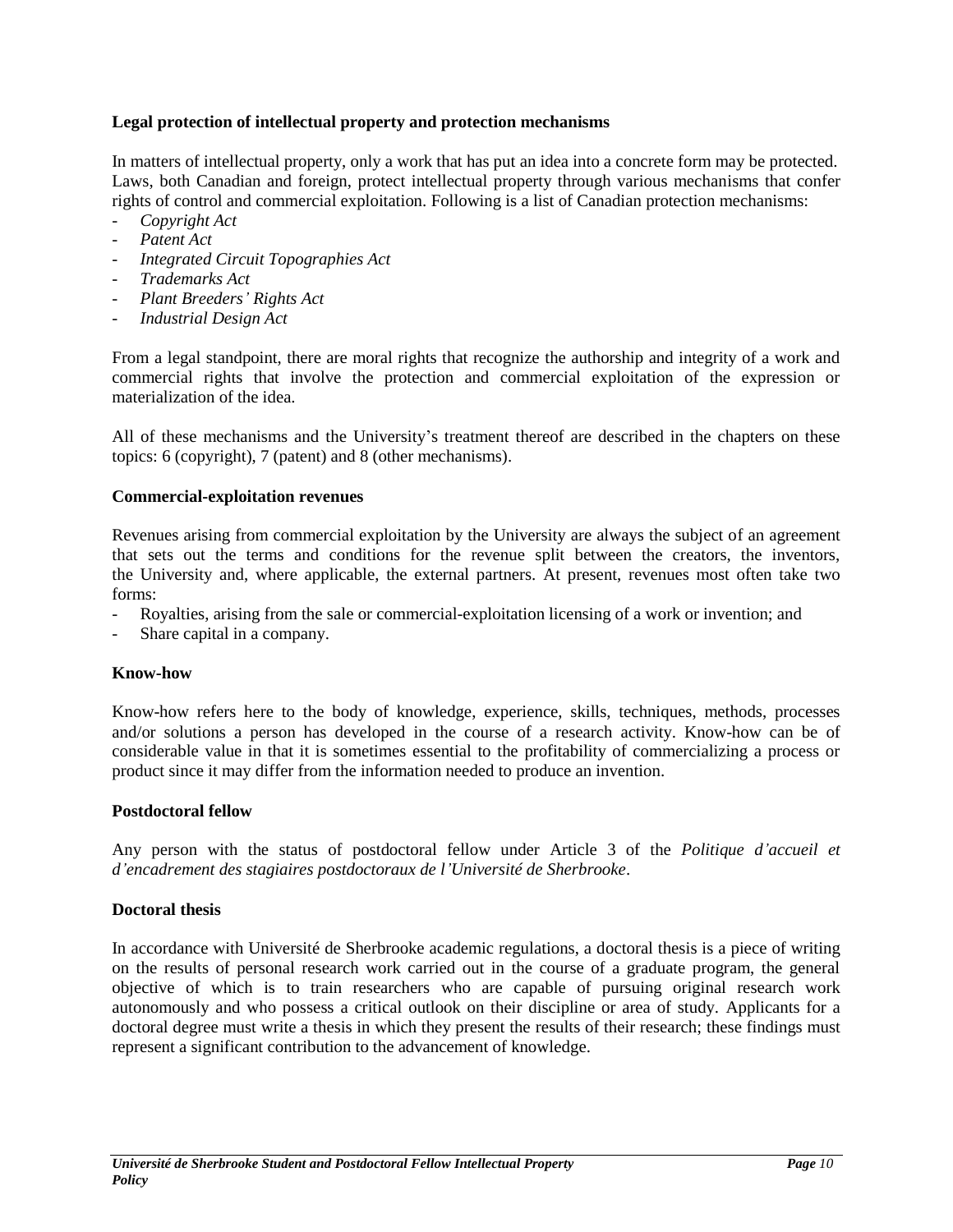A thesis is a publication that must normally be submitted to libraries when the student is granted their degree. Sometimes a non-disclosure agreement includes a clause that delays such publication. (See Article 4.1.2)

NB The French word *thèse* is sometimes also used to refer to a doctoral thesis, particularly in texts translated from English, where the word "thesis" is used generically, covering both types of documents with any distinction.

# <span id="page-10-0"></span>**3. PRINCIPLES**

## <span id="page-10-1"></span>**3.1 Fairness and equity**

Students and postdoctoral fellows are considered full-fledged members of the academic community and as such, the University recognizes their moral and commercial intellectual property rights as conferred by intellectual property protection laws and mechanisms.

## <span id="page-10-2"></span>**3.2 Respect for the education process**

The University is aware that students are first and foremost engaged in an education program that requires them to learn, specifically through their research work, which must be assessed with impartiality and probity toward degree completion.

The University acknowledges postgraduate fellows' significant contribution to University research, creation, innovation and education activities, and that fellowships are aimed at acquiring more specialized or complementary research expertise and, as such, fellows are undergoing a training process.

In accordance with the principle of probity, the University encourages the dissemination of its students' and postdoctoral fellows' research results, whether collective or individual, since this dissemination not only helps them acquire credibility as future researchers, but furthers the reputation of the University as well as of its research professors.

Because essays, theses and dissertations must normally be made available upon the completion of a degree, research supervisors should clearly inform the students whom they supervise—and to whom they propose a research topic that falls under research projects that cannot be published at the time of obtaining the degree—of the consequences for their works' publication, and the potential time frames involved. Such considerations may involve:

- Contractual projects whose research findings are subject to a non-disclosure clause;
- Projects subjected to social, ethical or legal restrictions on publication in order to protect the privacy of the persons concerned;
- National defence projects or other projects with diplomatic or political constraints; or
- Any other project with similar constraints.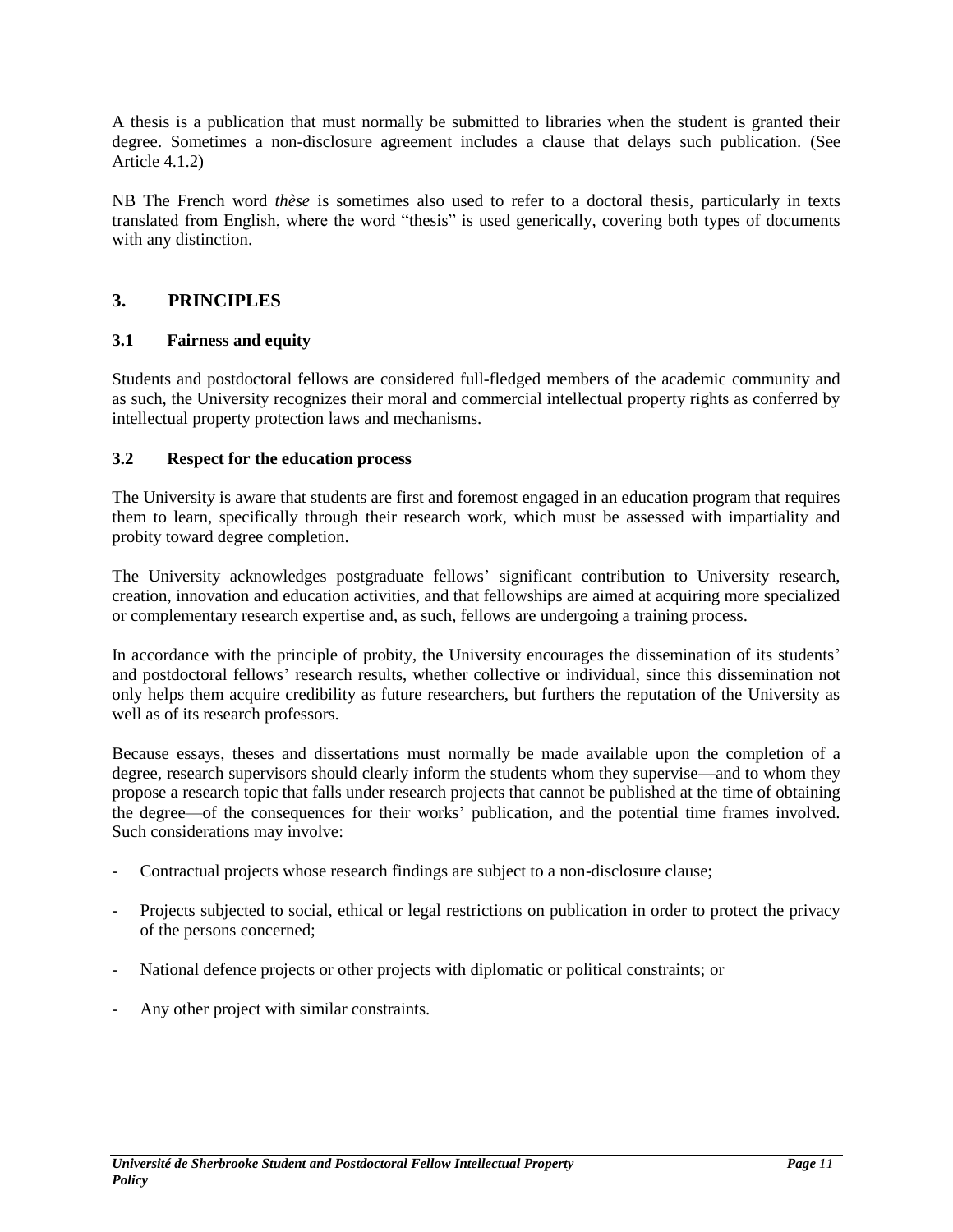## <span id="page-11-0"></span>**3.3 Recognition of intellectual contribution**

If a student or postdoctoral fellow contributes to research for or the writing or presenting of papers authored by a professor or research team (with or without external collaboration), the student or postdoctoral fellow's intellectual contribution must be duly recognized. In all cases, this recognition attests to their research learning and helps them acquire credibility within the research community.

Conversely, the student or postdoctoral fellow has the responsibility and the duty to give due recognition to any contribution made to their academic work, their research leading to the writing of an essay/thesis/dissertation, the writing of articles or the presentation of papers by their professor, their research supervisor, the person responsible for their postdoctoral fellowship or peers—be they students, professors, or any other person who participated in their research project.

A significant intellectual contribution entitles a person to claim the title of author of a work, creator or inventor, and to the treatment related to these titles under this policy.

If the contribution is deemed to be a support contribution, it may, if appropriate, take the form of a citation as a collaborator, an acknowledgement, or, in the case of a student's contribution, recognition of credits within their program of study.

If a student's or postdoctoral fellow's intellectual contribution has entitled them to the title of author of a work or creator or inventor of a research product deemed to be institutional, and the University commercially exploits the research product, the student or postdoctoral fellow is entitled to a share of the revenues proportional to the recognition of their intellectual contribution and, more specifically, proportional to their participation in commercial exploitation processes.

The University, in its role as a provider of direct and indirect support, should receive a mark of recognition according to whether what is involved is a publication or a presentation (mention of affiliation) or commercial exploitation (royalties, usage licenses for educational and research purposes, etc.).

## <span id="page-11-1"></span>**3.4 Right to information**

In accordance with Université de Sherbrooke's statement of student rights and responsibilities, students are entitled to information concerning University policies, regulations and administrative rules, as well as to the information they need to complete their education. According to the same statement, students are entitled to information regarding any decision concerning them that has a direct effect on their completion of their program of study or research project.

The same right applies to any postdoctoral fellow under the *Politique sur l'accueil et l'encadrement des stagiaires postdoctoraux*.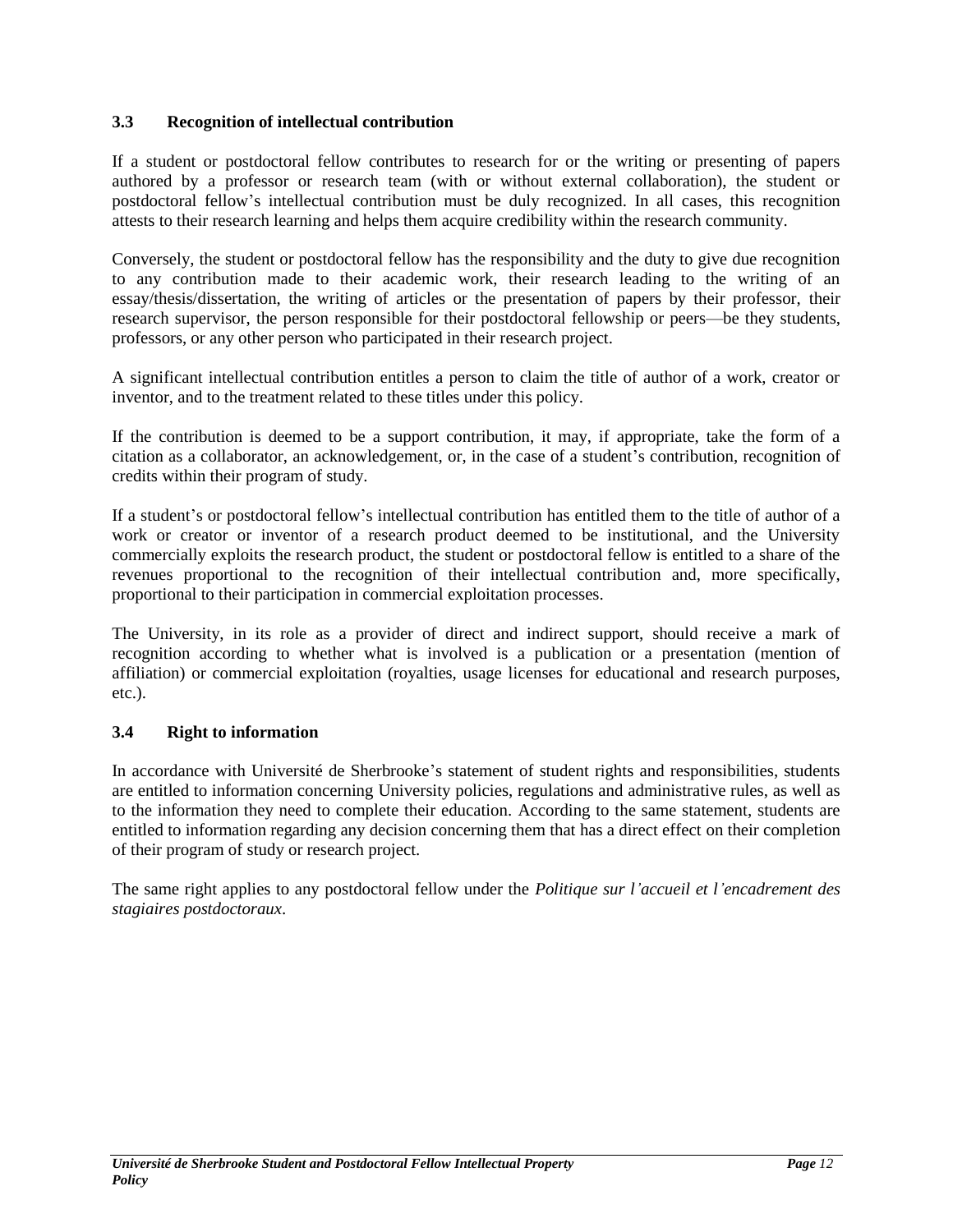Therefore, when selecting a research supervisor, the student must be informed by the supervisor of any terms and conditions surrounding the conduct of their research project, including any research contracts or non-disclosure and/or confidentiality agreements by which the supervisor may be bound to an external partner. The same obligation applies to any person responsible for a postdoctoral fellowship, i.e., toward their postdoctoral fellow.

Only once the student or postdoctoral fellow is aware of the conditions under which the research project is taking place can they choose to give free and informed consent and, if applicable, make a written commitment to comply with the agreements made by the research supervisor or person in charge of the postdoctoral fellowship, or to refuse to undertake the proposed research project.

Conversely, it is the duty of the student or postdoctoral fellow to become informed of any such matters.

## <span id="page-12-0"></span>**3.5 Intellectual probity**

Intellectual probity refers to integrity and scientific ethics in both teaching and research.

The University considers that professors, students and postdoctoral fellows are the first parties responsible for intellectual probity. The University expects them to demonstrate scientific honesty in collecting and analyzing research results, to report as accurately as possible on the sources of the results and the concepts used, to diligently manage the research funds allocated to them, to recognize the intellectual property rights of the various parties involved, and to comply with ethical rules when using human or animal subjects in their research. Finally, professors or, where appropriate, students and postdoctoral fellows are responsible for retaining research materials for the period of time deemed necessary to answer questions about their data's accuracy, authenticity, precedence over other research materials, and compliance with laws and rules governing the conduct of research.

Following are examples of breaches of intellectual probity:

- Manufacturing, falsifying or deleting research results;
- Plagiarizing and self-plagiarizing (publishing the same research results in multiple forms without mentioning previous or side publications);
- Appropriating new results, data, information or concepts that the individual learned about without holding the title of collaborator;
- Failing to disclose conflicts of interest in the context of assessment processes;
- Failing to inform collaborators of the terms and conditions of a research contract.

# <span id="page-12-1"></span>**4. PUBLISHING AND THE RIGHT TO BE RECOGNIZED AS AN AUTHOR**

## <span id="page-12-2"></span>**4.1 Publishing**

## <span id="page-12-3"></span>**4.1.1 General principles**

One of the University's responsibilities to society is to disseminate the knowledge that is created and developed within its walls. As such, the University expects its professors, students and postdoctoral fellows to make their research public as soon as it has matured and can be used to benefit society.

It is important to understand that, whether in a publication or a presentation, publicly disclosing research results, an invention or a work protectable by other mechanisms (except copyright) can make it impossible to secure the protection mechanism that may be desired.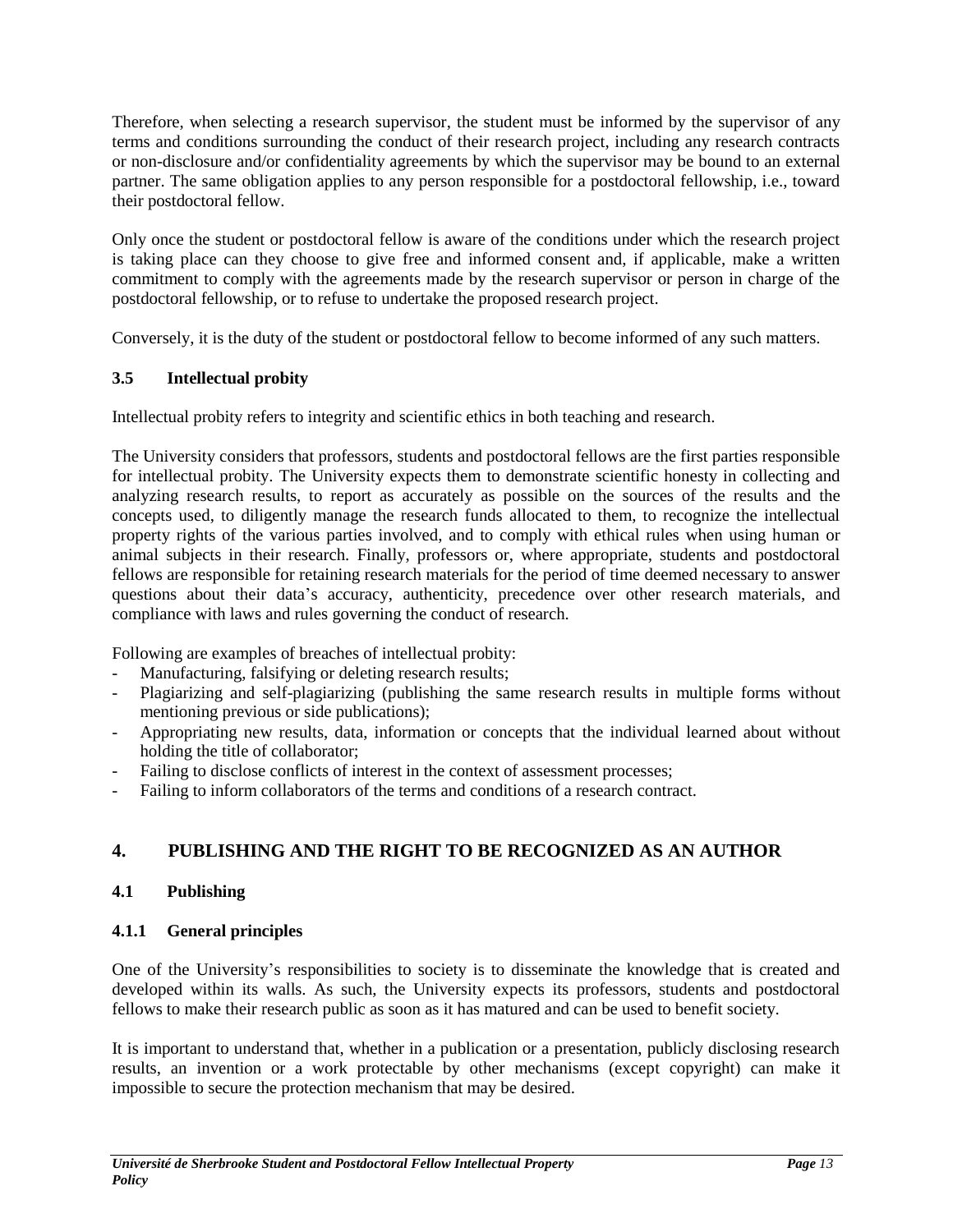In the case of contractual research, the University wishes for its professors to limit their own and the University's commitments in the area of publication so as to preserve their right to publish the results of their work as a means of maintaining their lead in basic research, their students' right to use and publish the results of their work in their essay/thesis/dissertation, and the right to call upon an external jury in examining a thesis or dissertation, in accordance with University academic regulations.

Any research supervisor wishing to publish an article or make a presentation based on the research of any of their students must discuss this with the student beforehand.

Given that the publishing of research results is crucial in certain disciplines, if after a period of 6 months following degree completion the student has not submitted an article or made a presentation on their research results, the student's research supervisor may write an article or make a presentation on said results, provided that the student has been given the opportunity of joint writing or a joint presentation. If the student declines the offer, the supervisor is free to write or present the results of the student's research.

Conversely, a student may not publish a paper or make a presentation without first discussing this with their research supervisor. If the publication or presentation is found to be scientifically or strategically relevant, they then agree on the content, responsibility for the writing, the order of authors, etc.

Essays, theses and dissertations are publications that must be made available and accessible to the general public. This is done by submitting the manuscript to libraries, normally as soon as the degree is awarded.

## <span id="page-13-0"></span>**4.1.2 Publishing time lines**

In the case of an essay, thesis or dissertation, the University may consider a request to delay publication if this delay is required to:

- a) Draft and file an application for a patent or any other intellectual property protection mechanism, in cases where the thesis or dissertation discloses research results with significant economic, commercial or industrial implications;
- b) Develop, based on the research results set out in the thesis or dissertation, a product that could lead to substantial revenues for both the student and the University and, where applicable, the professor or any other person or partner;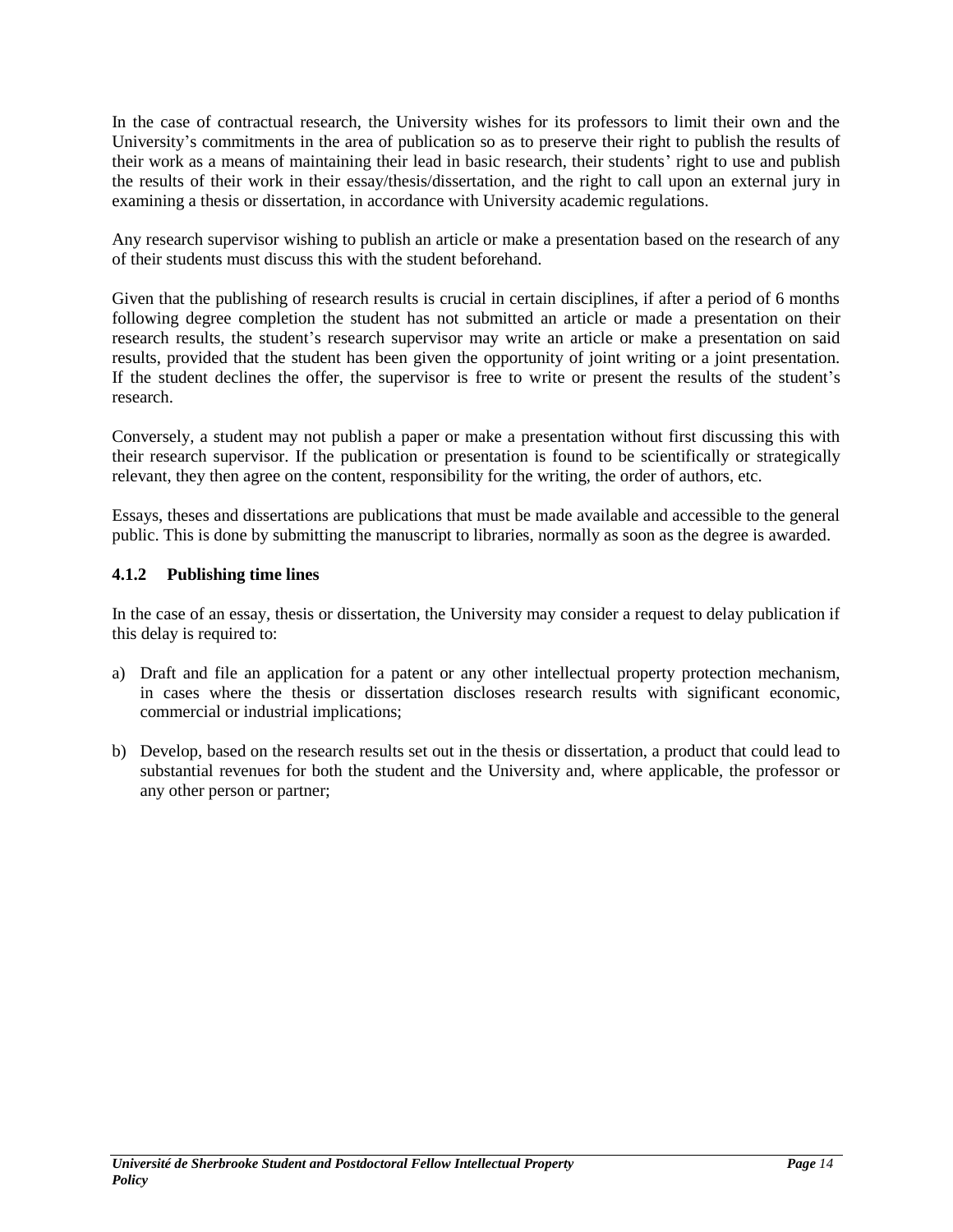- c) Conduct further tests on a potentially curative or dangerous product or process, in order to avoid the hasty publication of inconclusive research results that may have harmful consequences for society;
- d) Comply with a non-disclosure agreement entered into with a third party, it being understood that the University shall not sign any such agreement to the detriment of a student's education, assessment or degree completion;
- e) Rewrite the thesis or dissertation to remove any confidential information provided under a confidentiality agreement, or any trade secret (and only these elements); it being understood that the document submitted to the jury must be complete so that the jury members can assess the student's work as fairly and rigorously as possible; it also being understood that the jury members have previously agreed in writing to uphold the confidentiality of the information contained in the thesis or dissertation;
- f) Or any other major reason.

Given that essays, theses and dissertations are connected to students' education, any request for an extension must be addressed to the Vice-President, Research (or a person designated thereby), and include the grounds for the request. The extension shall be for six (6) months from the date of degree completion, and may, under exceptional circumstances, be longer. The extension may in no event exceed a period of 24 months.

In the event of a publishing deadline, the title of the essay, thesis or dissertation will be registered in the library with a note specifying the date of publication. During the extension, copies of the essay, thesis or dissertation are kept at the Bureau des archives.

The University agrees that the above-described situations for essays, theses and dissertations may also allow it to demand a disclosure extension in the case of scientific or academic articles or books.

## <span id="page-14-0"></span>**4.1.3 Non-disclosure agreements and confidentiality agreements**

The University agrees not to enter into any non-disclosure and/or confidentiality agreement with external partners which would infringe a student's right to present their research as part of their program activities, or to submit an essay, thesis or dissertation toward assessment and degree completion. The elements of the essay, thesis or dissertation that are subject to a non-disclosure and/or confidentiality agreement must be made available to jury members, subject to their agreement to uphold confidentiality. The jury's composition must comply with academic regulations and allow for a fair, objective and equitable assessment.

## <span id="page-14-1"></span>**4.2 The right to be recognized as an author**

## <span id="page-14-2"></span>**4.2.1 General principles**

Only persons who have made a significant intellectual contribution to the research that is the subject of a publication or presentation are entitled to be the authors of that publication or presentation.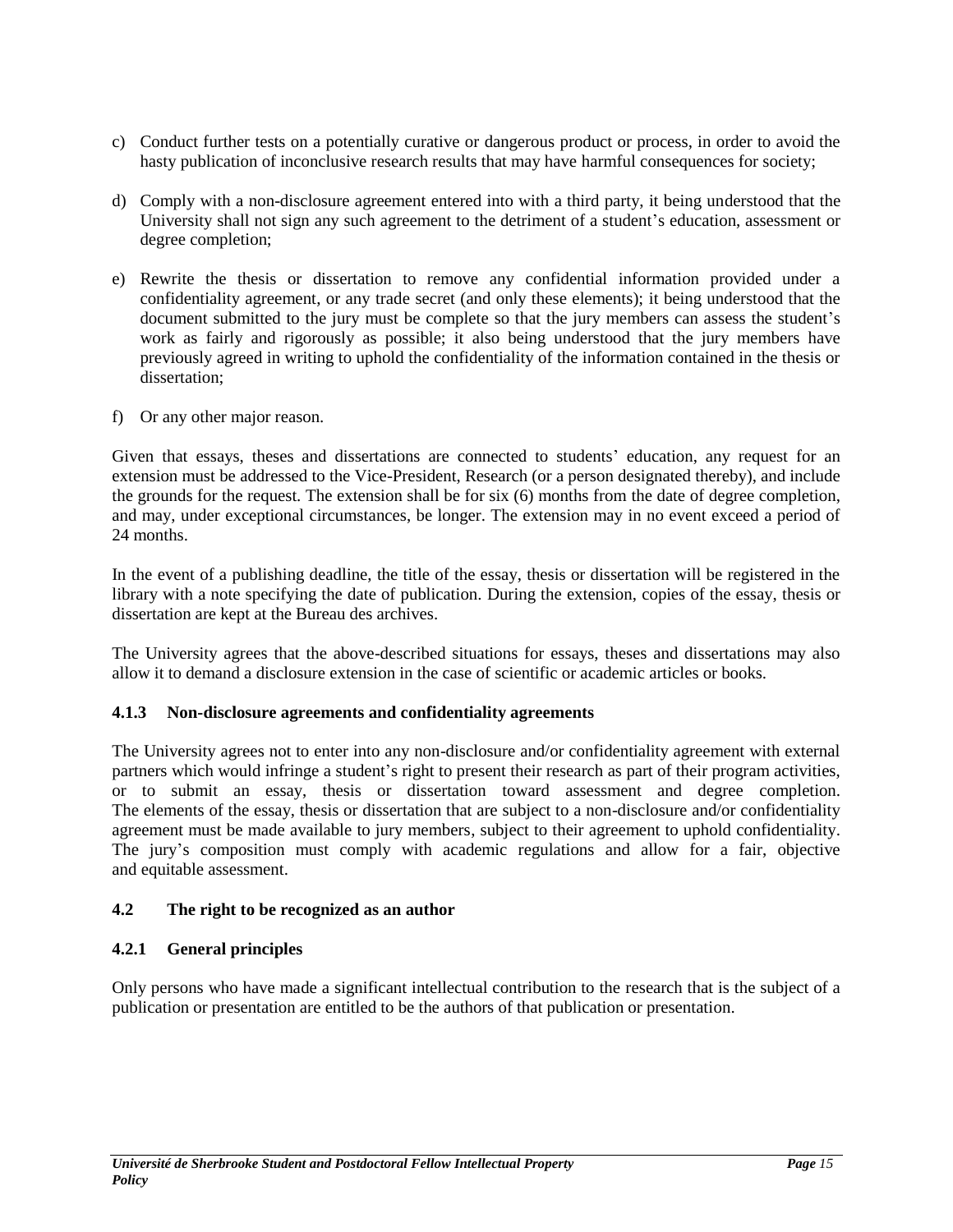#### A. Academic books and articles

Since 1986, a large number of academic journals and publishers have used the criteria set forth by Ed Huth to determine who is entitled to be an author. These criteria are as follows.

- a) Each person claiming to be an author must have contributed significantly to at least two of the following three steps:
	- 1. Designing and executing the work plan,
	- 2. Collecting data, or
	- 3. Analyzing and interpreting the results.
- b) Each author must have participated in organizing ideas for, writing or editing the intellectual content of the document.
- c) Each author must have given their approval to the final version of the document and must be able to defend its content individually.

Persons who have made a support contribution to the research (contributions of a strictly financial, administrative, technical or editorial nature) are recognized in a citation or acknowledgment.

As a general rule, in most areas of study, the authors are listed in order of the importance of their intellectual contribution. However, other practices exist and a scholarly journal will sometimes require that the various authors' contributions be explained in a footnote. In all cases, research supervisors must inform their students of the various applicable practices related to their disciplinary field before any writing begins.

A student's or postdoctoral fellow's compensation (or lack thereof) for research work in no way affects their right to be recognized as an author if they made a significant intellectual contribution.

Any person entitled to be specified as an author may assign this right; their contribution is then recognized in the form of a citation. Any assignment of the right to be specified as an author must be agreed upon in writing.

Given that publications are important to the University's reputation, the institutional affiliation of an author should appear on all publications. However, the University reserves the right to refuse to allow its name to appear in cases where it believes that the publication does not meet its standards.

In cases where an author may have worked in more than one institution, the other institutions where the research was conducted should be mentioned.

#### B. Essays, theses and dissertations

Given that essays, theses and dissertations are academic documents used to assess a student's attainment of education and completion of a program of study with a view to obtaining a degree, students are the sole authors of their essay, thesis or dissertation, even in the case of a dissertation or thesis by articles (the articles of which may have been written by several authors).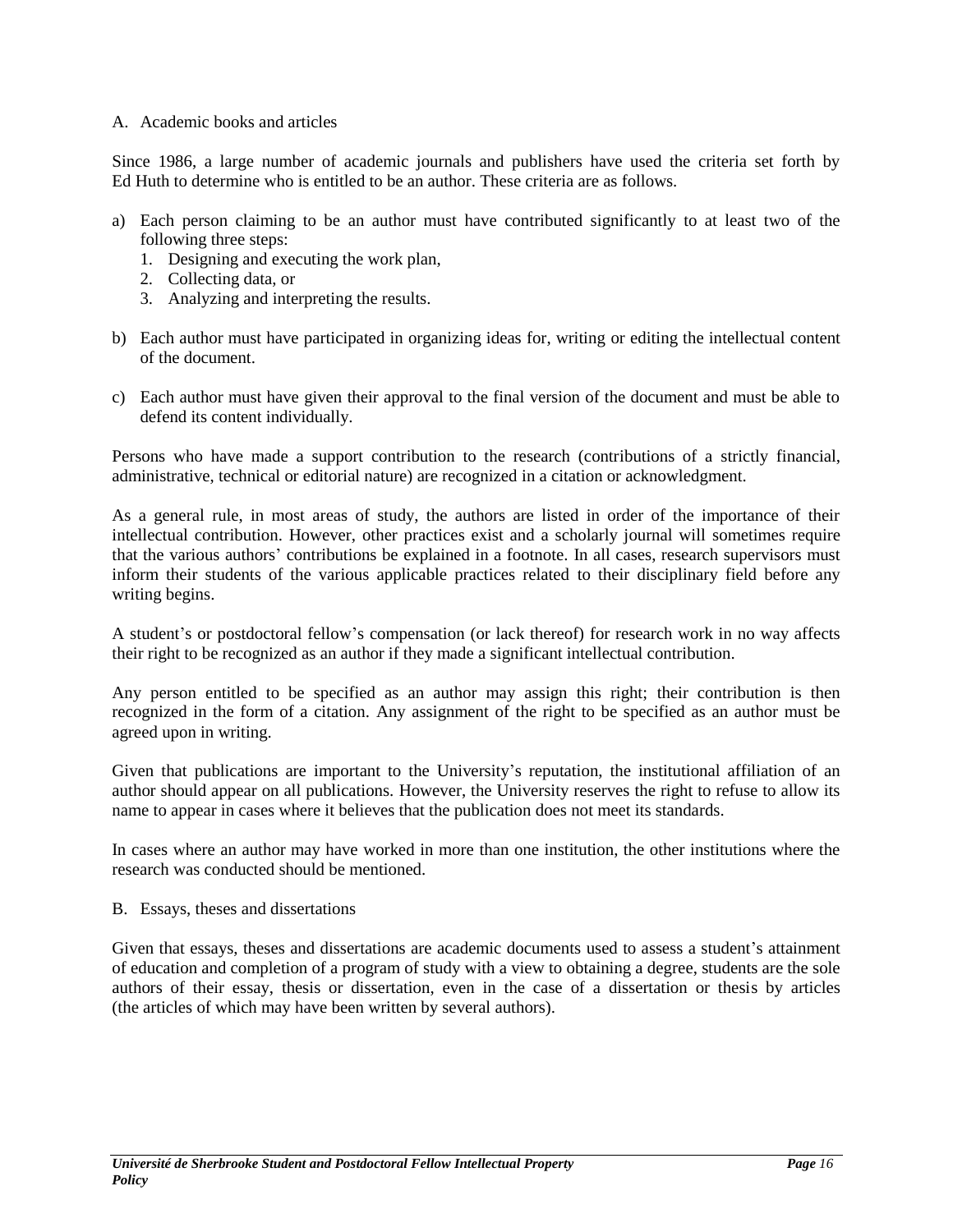## <span id="page-16-0"></span>**4.2.2 Responsibilities of the principal author**

A sole or principal author (i.e., the author in contact with a journal) who submits an article for publication or who plans to make an oral presentation at a scholarly gathering is responsible for:

- Making fair use of written works or, where applicable, obtaining authorization from authors to use a substantial part of their works and mentioning this fact, in accordance with Article 6.4 herein;
- Securing all written permissions necessary for the use of research data not belonging to the author or not belonging to any of the authors, and to mention said permissions;
- Including all persons who made a significant intellectual contribution to the work presented (and only those persons), as co-authors;
- Obtaining the consent of all authors on a publication strategy, on the publication's content and on the order of the authors of the publication;
- Mentioning any support contributions, whether administrative, technical, editorial, financial or other; and
- Mentioning all affiliations of co-authors.

# <span id="page-16-1"></span>**5. COLLABORATIVE RESEARCH AND PROTECTION OF RESEARCH MATERIAL**

## <span id="page-16-2"></span>**5.1 General principles of collaboration**

All educational and collaborative relationships must be established on the basis of free and informed consent.

While the supervision of a student study or research project (and, to a lesser extent, responsibility for a postdoctoral fellowship) constitute an educational relationship, they may in some cases be a form of collaboration which, for the project to be conducted properly, require a clarification of the terms for carrying out the project that the student or postdoctoral fellow will be working on during their studies.

For this reason, the University encourages professors, students and postdoctoral fellows to clarify from the outset, on a form provided for this purpose, the conditions for carrying out the study or research project, particularly in terms of the protection of and responsibility for research material made available to the student or postdoctoral fellow, or created jointly with or contributed by the student or postdoctoral fellow, as well as access to and the confidentiality, use and enrichment of said material.

Any request made by a faculty member or an external partner with whom the faculty member is associated to obtain a waiver of moral rights and an assignment of commercial rights from a student or postdoctoral fellow must be approved by the Vice-President, Research (or a person designated thereby), who shall verify the request's validity and legitimacy and ensure the free and informed consent of the student or postdoctoral fellow. Such an assignment is exceptional and must be the subject of a written agreement signed by the parties involved.

Unless otherwise stipulated in a written agreement approved by the Vice-President, Research (or any person(s) designated thereby), any student, professor, research supervisor or co-supervisor visiting from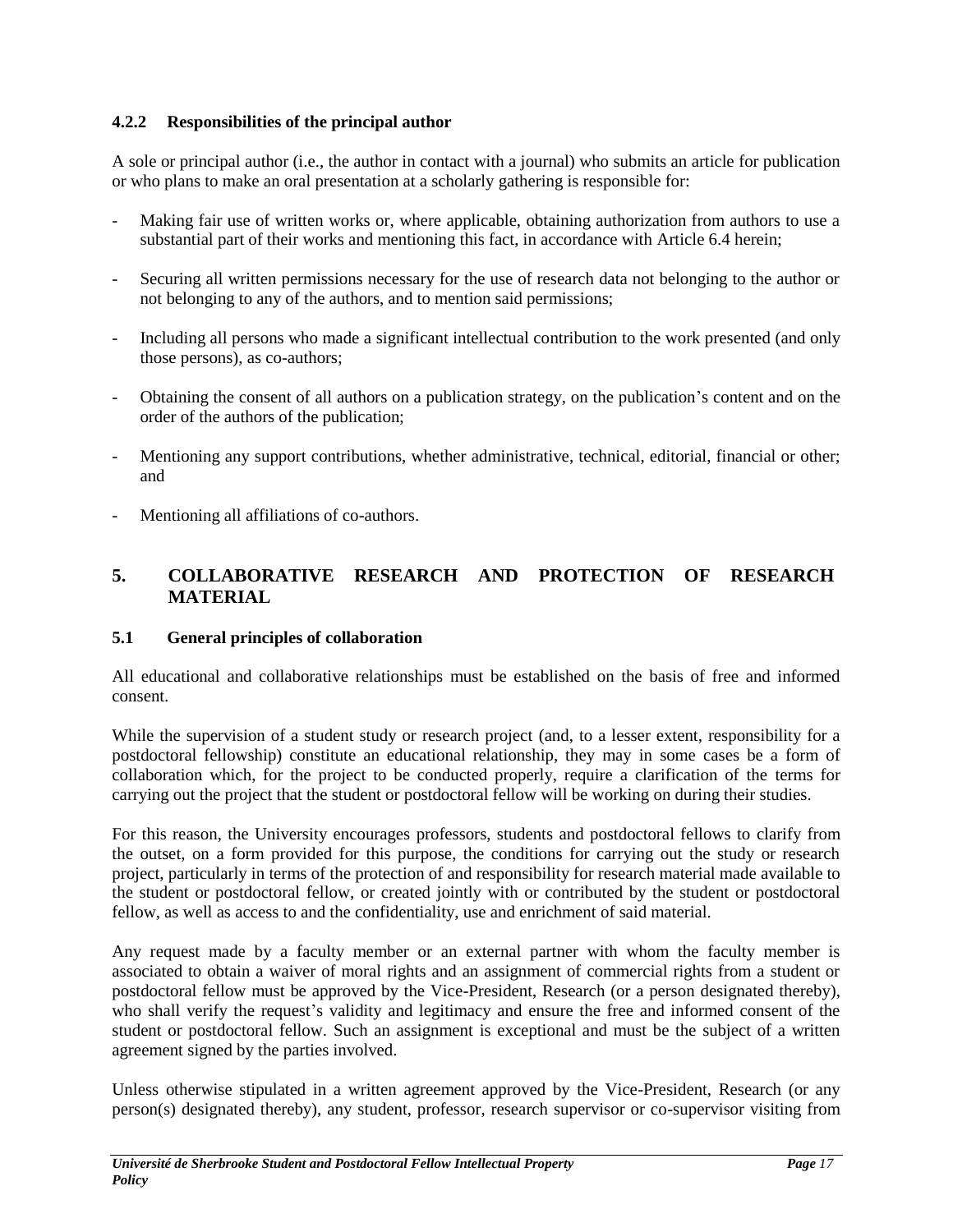another institution to participate in a study or research project on an ad hoc basis must comply with Université de Sherbrooke policies and regulations.

In the case of a jointly supervised doctoral thesis, the parties are required to sign an agreement setting out the terms and conditions mentioned above. Special attention must be paid to arrangements for intellectual property protection, given the international nature of the joint supervision. The Bureau de liaison entreprises-Université (BLEU) can assist the parties in drafting such an agreement.

No enterprise, organization (public, para-public or community) or granting agency may offer a student or postdoctoral fellow a scholarship requiring the student or postdoctoral fellow to assign or waive their intellectual property rights or that contains one or more clauses that interfere with the student's right to be assessed fairly and equitably with a view to the student's degree completion.

In matters of intellectual property, unless otherwise agreed, a student paid from a research fund as a salaried student shall be treated the same as any other University employee; a student paid as a scholarship recipient shall be treated the same as any other student.

Any student enrolled in a co-op program who is undergoing a co-op internship in a research laboratory or on a research team at the University shall be treated as a University employee.

Any University-company contractual research agreement involving a student must take into account the University's teaching and research mission, including the education of students and postdoctoral fellows. The case of contract research is dealt with in detail in Article 5.5 herein.

## <span id="page-17-0"></span>**5.2 Protection of university research material and recognition of contributions to its enrichment**

There are no mechanisms in place to protect academic research material produced by professors, students and postdoctoral fellows. Yet this research material must be protected, given that it is essential to the advancement of knowledge and to the University's teaching and research mission.

One way to protect these university research materials is to identify who is responsible for storing them, providing access to them, authorizing copies, and overseeing their use.

The University makes a form available to professors, students and postdoctoral fellows for the purpose of protecting research material.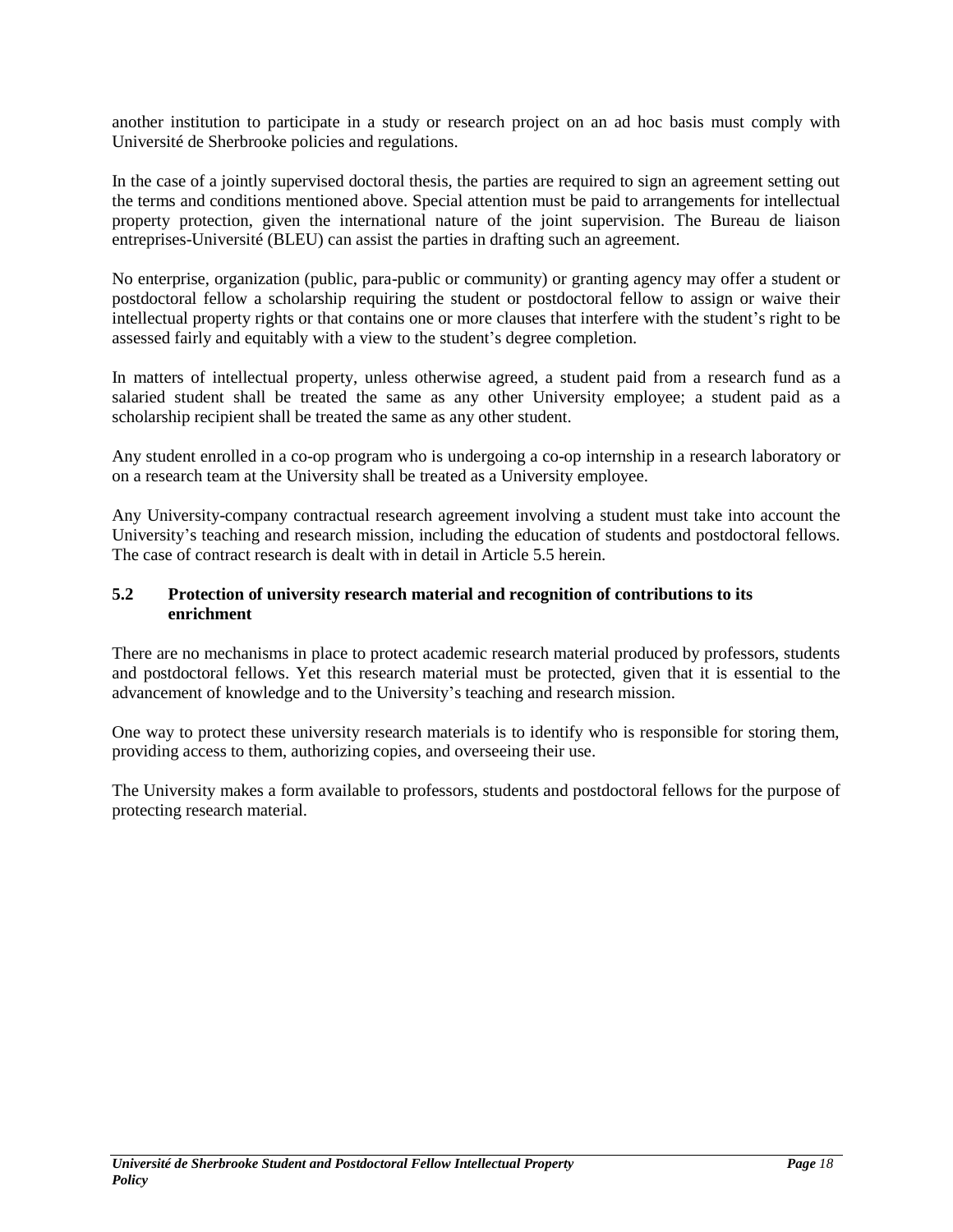In accordance with the principle of recognizing intellectual contributions, the University wishes for its professors to ensure that the research material developed within the University remains under the primary responsibility of the University, for the sake of continuing the research for which it is responsible, the education of other students, and the training of postdoctoral fellows.

The research material initially provided by a professor, research supervisor, or person responsible for a postdoctoral fellowship is often the result of several years of work; as such, no student or postdoctoral fellow may claim ownership of any prior art that constitutes the expertise developed by their professor, research supervisor, the professor responsible for their postdoctoral fellowship, or of any research material existing prior to their participation in the research project, or of the research technology that the professor or principal professor makes available to the student or postdoctoral fellow for the purposes of their program of study or postdoctoral fellowship.

When a student's or postdoctoral fellow's research constitutes a significant intellectual contribution to the research material originally provided by their professor, director, research supervisor or the person responsible for the fellowship, the student or postdoctoral fellow is entitled to have their name appear as the author of this contribution and to obtain a copy of said contribution, provided that this copy does not detract from or impoverish the research material or contravene any confidentiality obligations that the University may have entered into with respect to this material or any part thereof.

Unless otherwise agreed, any student who withdraws from their program of study or any postdoctoral fellow who withdraws from their postdoctoral fellowship while participating in collaborative research must return their research material to their professor, their supervisor or the person responsible for the fellowship.

If a student or postdoctoral fellow arrives with research material, they must demonstrate ownership of it.

Unless otherwise agreed, any and all research material created collaboratively as part of a study or research project falls under the responsibility of the collaborators.

If the student or postdoctoral fellow carries out research without the significant intellectual contribution of any other person connected to the completion of their program of study, i.e., starting from a personal original idea, working alone and creating research material, said research material is the property of the student or postdoctoral fellow. However, the student or postdoctoral fellow may be required to demonstrate the non-institutional nature of their research material. If the research material is proven to be non-institutional, the student or postdoctoral fellow may, by means of a form, authorize their supervising professor to keep a copy for the purposes of the latter's teaching and research mission.

# <span id="page-18-0"></span>**5.3 Access to and use of research material**

In any collaboration, the student or postdoctoral fellow must have access to available and existing on-site research equipment that will enable them to carry out and complete their own research work in order to pursue and successfully complete their program of study or postdoctoral fellowship.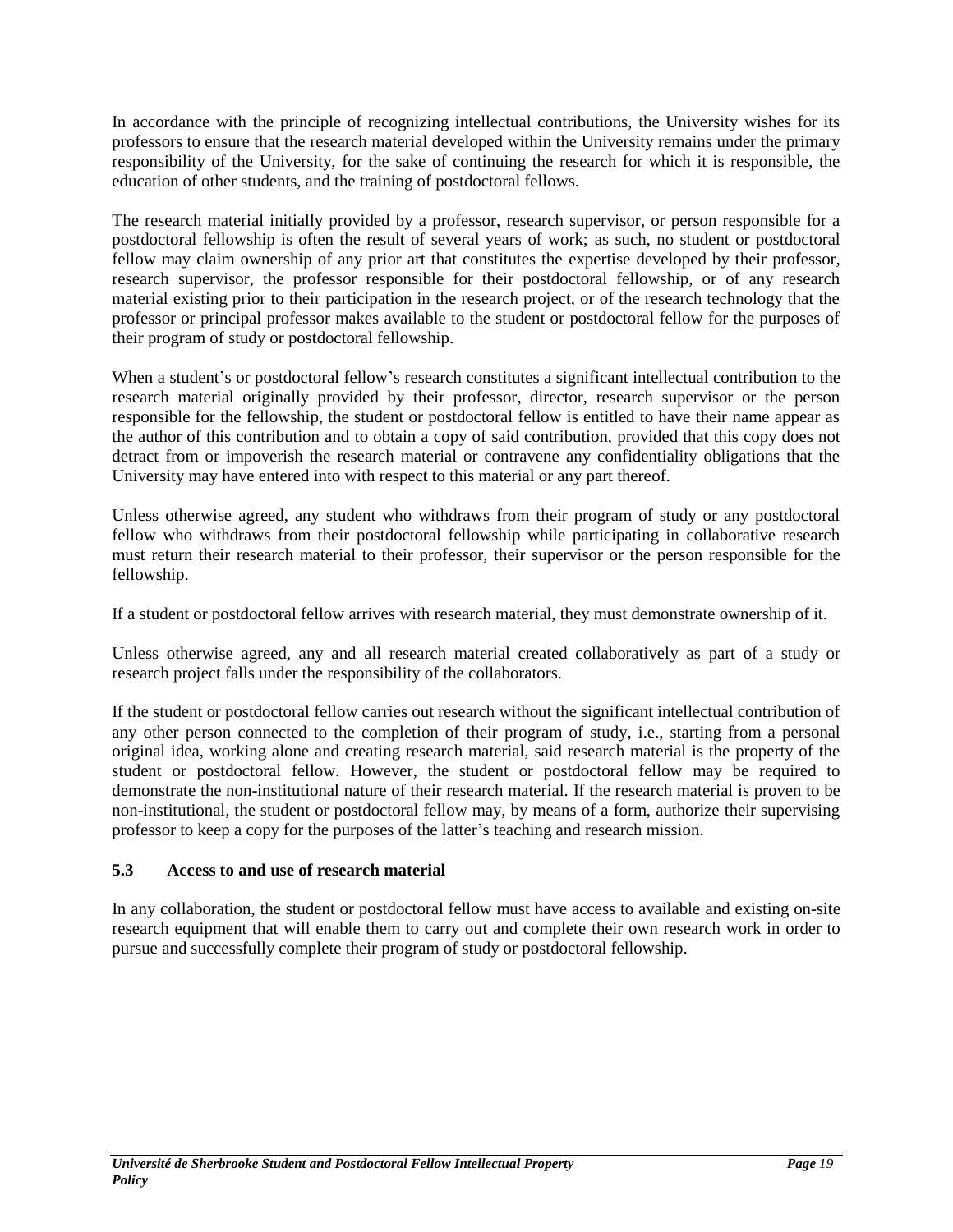Conversely, the student or postdoctoral fellow agrees uphold the confidentiality of the information brought to their knowledge in the course of or in connection with their research.

The student or postdoctoral fellow also agrees not to use or allow the use of the research material, documents, software, processes and techniques to which they have access for purposes other than those for which they were developed or, in the course of employment, unless they have obtained the authorization of their professor, their supervisor, their research director or the person responsible for the fellowship.

For the purposes of their work, essay, dissertation or thesis, the student may use the research material and results that enabled them carry out their work and any other work in which they participated, whether their intellectual contribution was significant or supportive in nature.

The student or postdoctoral fellow has a duty to mention the source of the research material from which a work, essay, master's thesis or doctoral thesis is derived, and to give due credit for any contribution to the research.

In a spirit of mutual respect, the person who produced or created research material holds the priority in respect to the use of this material for publication purposes. For example, if a student or postdoctoral fellow wishes to use a professor's material, that student or fellow must obtain the professor's consent. Conversely, a professor may use the results of a student's or postdoctoral fellow's research without their consent.

To the extent that the student or postdoctoral fellow has been directed or supervised in the course of a research project, they should use a form to enable the research supervisor or the person responsible for their fellowship to have a free copy of their research material and results for teaching and research purposes if such material and results have been deemed institutional. The research supervisor or person responsible for the postdoctoral fellowship agrees not to make any commercial use of these materials and research results and agrees that, if such commercial use is being considered, an agreement with the student or postdoctoral fellow shall be necessary.

A professor, student or postdoctoral fellow who joins a research project at the University on an ad hoc basis and who wishes, during or after their stay, to publish or present results under the responsibility of the University, must obtain permission from the owner(s) of the results to make use of them, and mention their affiliation with the University in the publication or presentation in question.

## <span id="page-19-0"></span>**5.4 Safeguarding of research material**

Where a student's or postdoctoral fellow's research work is part of the research of their professor, their research supervisor or the person responsible for their postdoctoral fellowship, it is the responsibility of said research supervisor or responsible person to safeguard the research material used or created by the student or postdoctoral fellow for such time as is deemed necessary to answer questions about the data's accuracy, authenticity, precedence over other research materials, and compliance with laws and rules governing the conduct of research.

If the research material produced by the student or postdoctoral fellow qualifies as non-institutional, as described in the last paragraph of Article 5.2, the student or postdoctoral fellow is responsible for safeguarding said research material.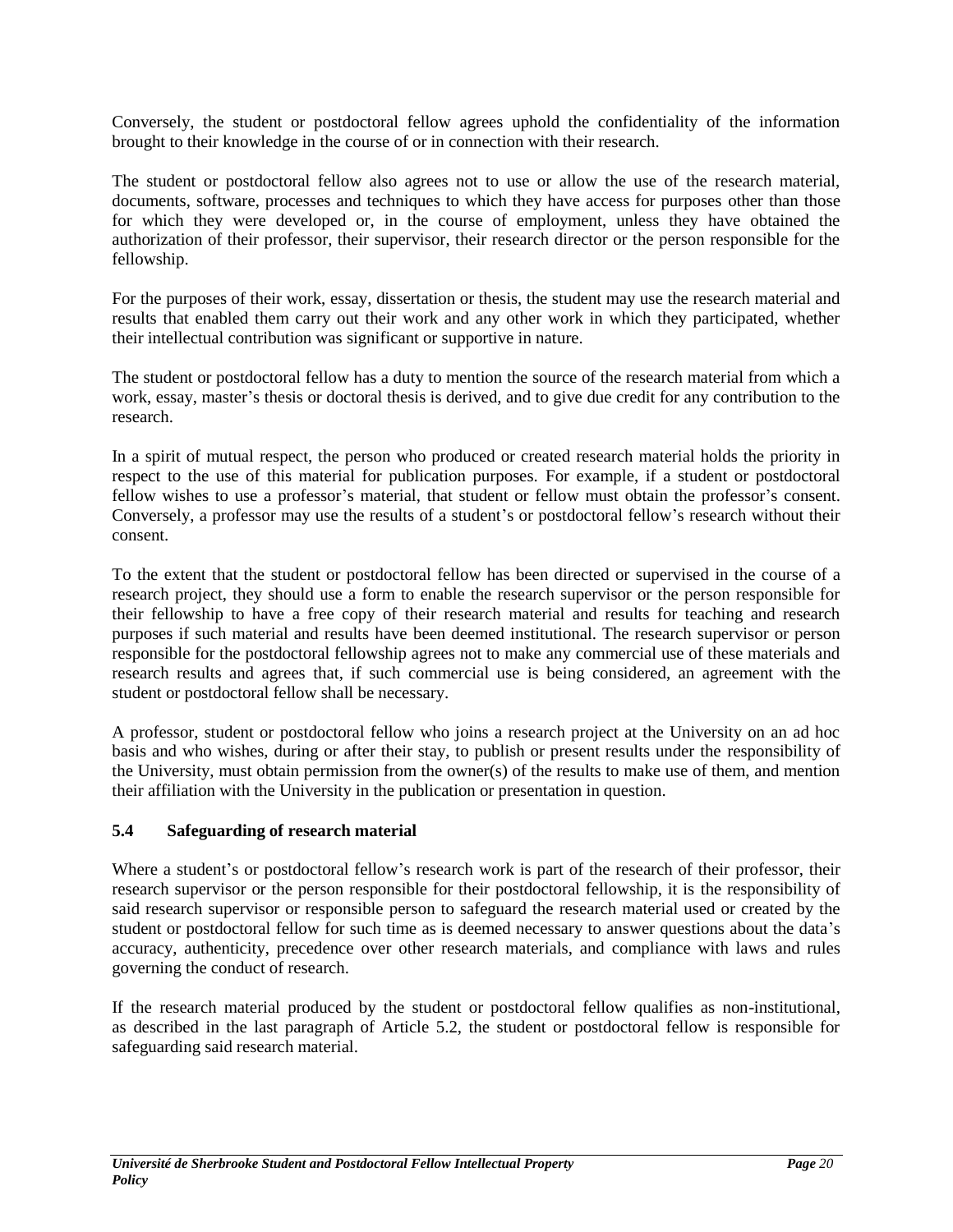In all cases, research materials must be safeguarded in accordance with rigorous procedures that must be communicated to collaborators to ensure their compliance. This is particularly important in research spanning multiple generations of students and postdoctoral fellows.

## <span id="page-20-0"></span>**5.5 Contract research more specifically**

In the view of the University, contract research, whether with a company or an organization (public, parapublic or community), is a rich learning opportunity for students and postdoctoral fellows. However, this partnership research must respect the educational process of students and postdoctoral fellows and the freedom of concerned faculty, students and postdoctoral fellows to disseminate and exchange knowledge for the benefit of other researchers and society.

For this reason, the University shall ensure that nothing in the contractual agreement will interfere with the student's right to be assessed fairly and equitably with a view to degree completion and, while upholding the confidentiality of information provided by a third party, will firmly negotiate the third party's recognition of the rights of the University and of its professors, students or postdoctoral fellows to publish and use any and all university products resulting from such an agreement for teaching and research purposes.

The freedom to publish includes essays, dissertations and theses, which are public documents, and any delay in publication must be approved by the Vice-President, Research (or a person designated thereby), in accordance with Article 4.1.2 herein.

The contractual agreement will also ensure that the intellectual property rights of the professors, students or postdoctoral fellows involved are protected.

A professor, research supervisor or person responsible for a postdoctoral fellowship who offers a student or postdoctoral fellow the opportunity to carry out their work as part of contract research must inform the student or postdoctoral fellow of the conditions under which the work will be done and the intellectual property implications. Any student or postdoctoral fellow who gives free and informed consent must sign an agreement stipulating that they agree to comply with the commitments made by their professor, their research supervisor or the person responsible for the fellowship.

The University guidelines pertaining to borderline or exceptional cases are as follows.

a) Any professor in discussions with potential partners regarding a collaboration of a contractual nature must make sure that they retain their freedom as a university professor, that of the students they supervise or postdoctoral fellows for whom they are responsible, and that of the University, with respect to confidentiality, disclosure and use of project results.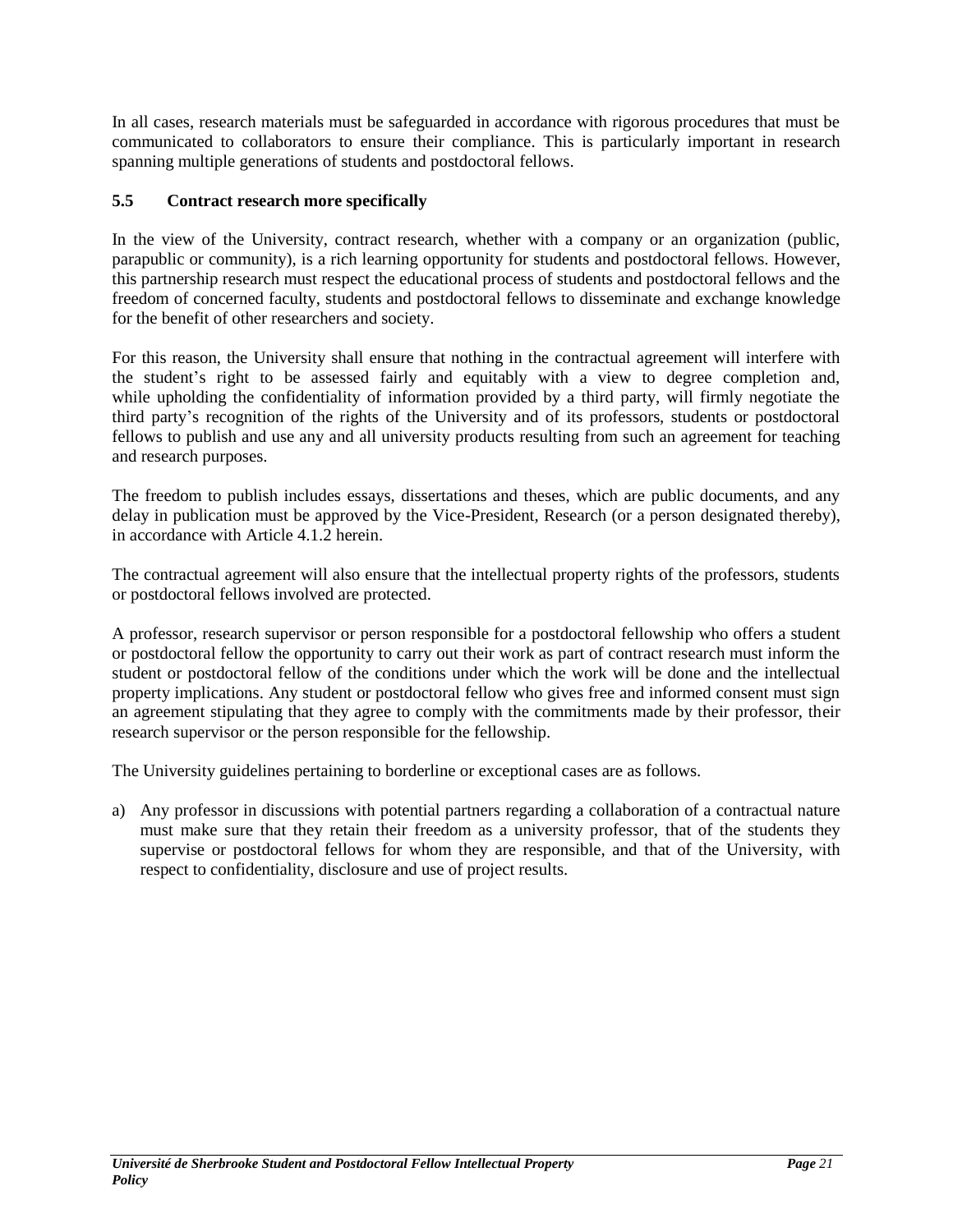- b) Any work assigned to a student in the course of contract projects must be in line with the objectives of their program of study and must be free of any restrictions that could hinder their academic progression or assessment toward degree completion.
- c) Unless otherwise agreed and approved by the Vice-President, Research (or a person designated thereby), no professor who has an interest in a company or organization, or whose family member or relative has an interest in a company or organization, may assess the work or serve on the jury evaluating a thesis or dissertation that a student has submitted as part of a project supported by that organization or company.
- d) A potential conflict of interest exists when a professor who has a financial relationship to a spin-off company based on their own research agrees to supervise a student whose project is in line with the same research. For this reason, the University entrusts the dean of each faculty with the responsibility of evaluating the potential for conflict of interest and giving, or withholding, approval to the research supervisor.
- e) The case of a partnership study plan, in which the student is completing their master's or doctoral studies while employed by a company, is considered contractual research and treated in the same way, namely, with respect for the students' education.

# <span id="page-21-0"></span>**6. COPYRIGHT**

## <span id="page-21-1"></span>**6.1 A detailed definition**

There are three criteria for a work to be protected by copyright. The work must be an original creation, be the specific expression of an idea (not the idea itself), and be materialized (put into material form). Copyright serves as a way to protect written productions (literary works, geographical maps, song lyrics, etc.), artistic works (sculptures, paintings, photographs, etc.) and dramatic works (films, etc.), musical works, audio recordings, industrial designs (in some cases), software and computer programs, source code, and various research materials (as defined in Chapter 1). As a general rule, copyright protection lasts for the life of the author plus an additional fifty years. The term of protection for performances and audio recordings is fifty years.

Copyright involves two types of rights: moral rights and commercial rights.

- *"Moral rights are thoroughly defined in the 1988 Act. They fall under two categories: the right to authorship, i.e., the right to claim creation of a work; and the right to the integrity of the work, i.e., the right to prevent any modifications or any use of their work that is prejudicial to the author's honour or reputation."*
- Commercial rights essentially concern the commercial exploitation of a work or the return on investment relating thereto. They allow the owner to publish, produce, reproduce, publicly perform, translate, communicate to the public via telecommunications and, in some cases, to rent a work.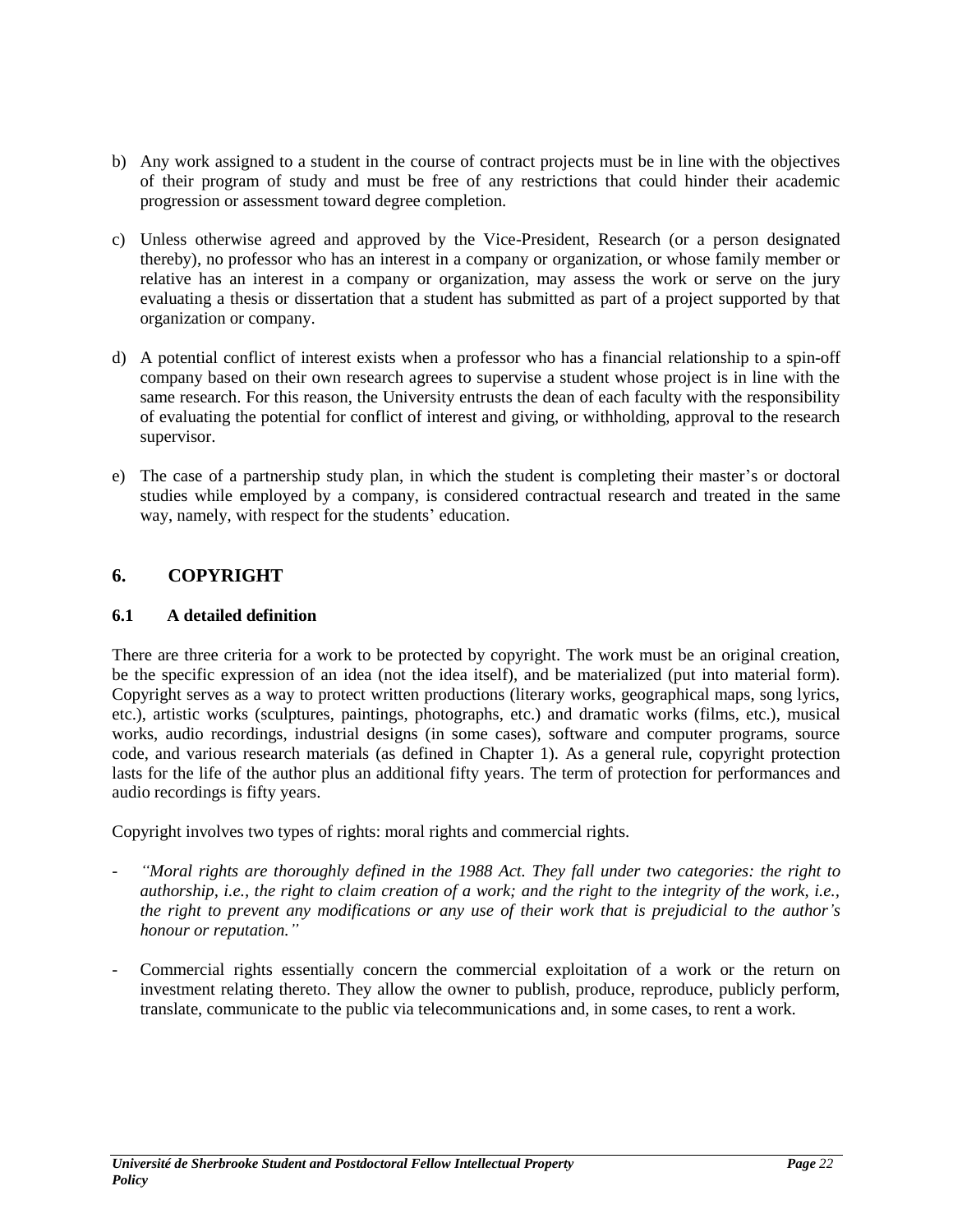## <span id="page-22-0"></span>**6.2 Ownership of moral and commercial rights**

Moral rights de facto belong to the author(s). They are inalienable and, while they are non-assignable, they may be waived in whole or in part, as section 14.1 of the *Copyright Act* (R.S., ch. C-42) stipulates.

Commercial rights are vested in the copyright owner(s) under section 13(1) of the *Copyright Act*, which states that *"the author of a work is the first owner of the copyright therein,"* save exceptions.

Commercial rights may be transferred or assigned by an assignment of right, which is a transfer of ownership of the commercial rights to a work to another owner. They may also be the subject of a reproduction or representation authorization according to very specific terms and generally for a specific period of time; this is referred to as a copyright license.

The *Copyright Act* provides for exceptions. Those related to this policy are as follows:

- *Collective works: co-authors are copyright co-owners* provided that each author's intellectual contribution to the work has been significant within the definition of significant intellectual contribution set out in Chapter 2;
- *Copyright assignment or license: the person to whom such an assignment or license is made holds or may use the rights or part of the copyright in the work concerned;*
- *Contracts of service or apprenticeship (employer-employee context): if the work is performed in the course of employment or a fellowship, the employer is the owner of the copyright (unless otherwise agreed).*

The University, in its practice up to this policy, has always left the moral and commercial rights to the authors, without any distinction with regard to the situation or the type of production. This policy sets out the University's practices pertaining to students' and postdoctoral fellows' ownership of copyright (moral and commercial rights).

## <span id="page-22-1"></span>**6.2.1 Academic productions**

As a general rule, the University recognizes that the student owns the copyright (moral and commercial rights) on their academic productions counting toward the completion requirements of their program of study, but with the following understanding.

- A. The student or postdoctoral fellow may use a form to authorize the professor to keep a copy of their academic productions for the purposes of the professor's teaching and research mission.
- B. In the case of an essay, thesis or dissertation, it is important to understand that commercial rights are limited to the written document and that the results contained in the document are not necessarily and solely the property of the student, since they often arise from close collaboration with their research supervisor and sometimes with members of a research team. These results may be shared with respect to the right, in particular, to publish or to commercially exploit.

For a thesis or dissertation, the University requires the student to sign a license allowing the University's Service des bibliothèques to reproduce and loan out the thesis or dissertation.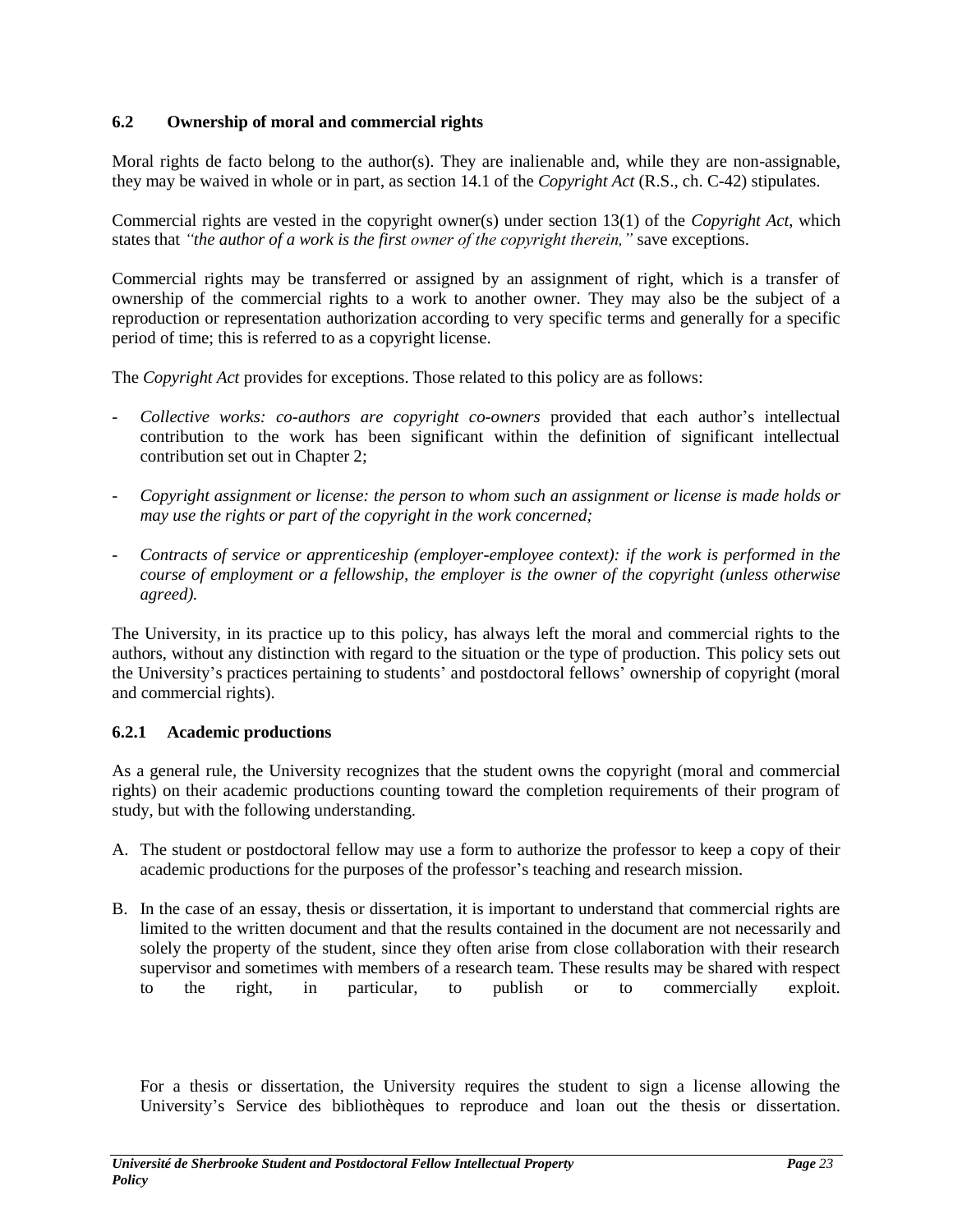The student will also be offered the opportunity to sign a license granting the National Library of Canada the same reproduction and loaning rights.

- C. If the academic productions were produced in a team setting, the student members of the team are coowners of the copyright (moral and commercial rights), provided that each student made a significant contribution.
- D. A student's copyright on works produced as part of the research activity of a team or of a thesis or dissertation supervisor does not automatically extend to all the research results with which the student was associated, and must not deprive the other members of the team or the director, supervisor or advisor of the rights arising from their respective contributions. Consequently, a student may not, on the basis of a fragmentary copyright claim, prevent their research director, supervisor, research advisor or other team member from using ideas, compilations or other data to publish academic articles, provided that the student's contribution is acknowledged.
- E. If the academic production results in software that the student(s) wish to commercially exploit, they must submit their case to the Bureau de liaison entreprises-Université (BLEU), which will conduct an in-depth evaluation. See Chapter 9 for details of the procedure.

If the software is deemed to be institutionally produced and meets all the conditions for taking steps toward its commercial exploitation, the University then asks the inventors to recognize the University's ownership of the commercial copyrights.

F. In the case of contract research, the student or postdoctoral fellow is required to uphold the University's commitments in respect to copyright (moral and commercial rights), which the student must read over before agreeing, in writing, to participate in such research.

## <span id="page-23-0"></span>**6.2.2 Academic books and articles**

The University recognizes student authors' commercial copyrights on any academic or scientific article or book, with the following restrictions:

- The University reserves the right to be reimbursed for the cost of human and material resources that were used specifically to produce the book or article if this use exceeded the resources normally made available to members of the University;
- The University may require a delay in the publication of an article or book for the reasons stated in Article 4.1.2.

## <span id="page-23-1"></span>**6.2.3 Non-academic productions produced in the course of employment at the University or elsewhere**

Unless otherwise agreed, if a student produces a work while employed by the University or while being paid from a research grant as a salaried student, in matters of copyright, the student shall be treated the same as any other employee of the University.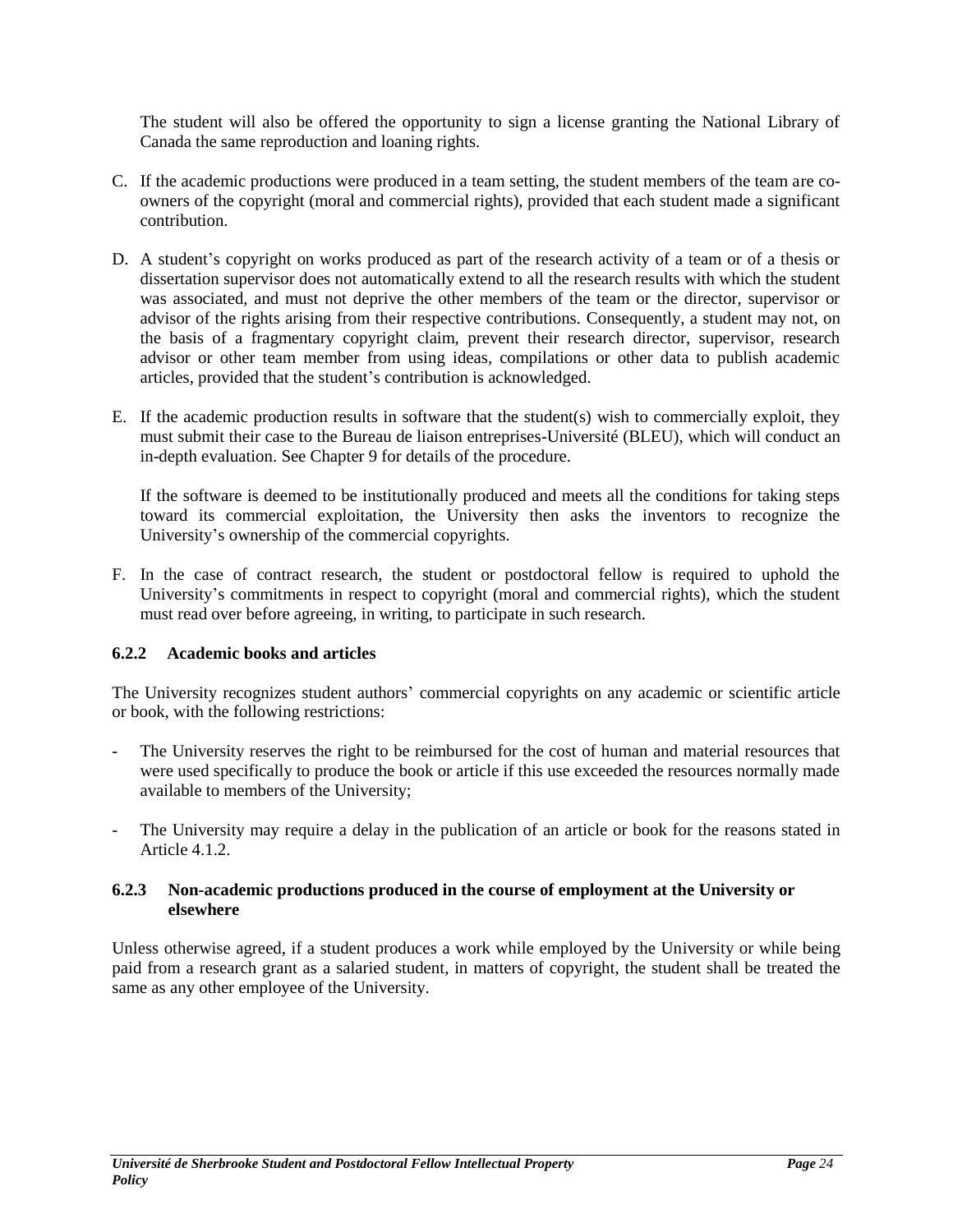When a student does a co-op internship with a company or organization, the student is subject to the copyright policies of their employer. In general, as the *Copyright Act* states, the employer is the owner of the copyright, unless otherwise agreed.

## <span id="page-24-0"></span>**6.2.4 The works of postdoctoral fellows**

In matters of copyright, postdoctoral fellows are treated as students.

## <span id="page-24-1"></span>**6.2.5 Non-institutional productions**

The student or postdoctoral fellow and, where applicable, the co-creators of a production deemed to be non-institutional are the owners of the commercial rights to that production.

## <span id="page-24-2"></span>**6.3 Commercial exploitation of software**

Any student or postdoctoral fellow wishing to commercially exploit their software must submit their case to the Bureau de liaison entreprises-Université (BLEU) in accordance with the procedure set out in Chapter 9 of this policy.

#### <span id="page-24-3"></span>**6.4 Fair dealing of a work**

Fair dealing is a notion in the *Copyright Act* that permits the use of a work for the purpose of private study, research, criticism, review or news reporting, and considers such use not to be an infringement of copyright.

The citation or reproduction of a non-substantial portion of a work, in terms of both quantity and quality, is deemed to be fair dealing. Provided that the source and the name of the author(s) are indicated, such use does not require the written authorization of the commercial right holder(s) or the payment of royalties.

If the portion cited or reproduced is substantial, in quantity or quality, this requires the written authorization of the commercial rights holder(s) and a mention, in the text, of the work's source and the name of the author(s) of the work.

The substantiality of the cited or reproduced portion is determined by the following criteria:

- Its magnitude in relation to the original work as a whole;
- Its substantiality in the original work;
- Its magnitude in the work in which it is used;
- The purpose of the borrowing;
- The harmful competition that may result for the commercial rights holder(s).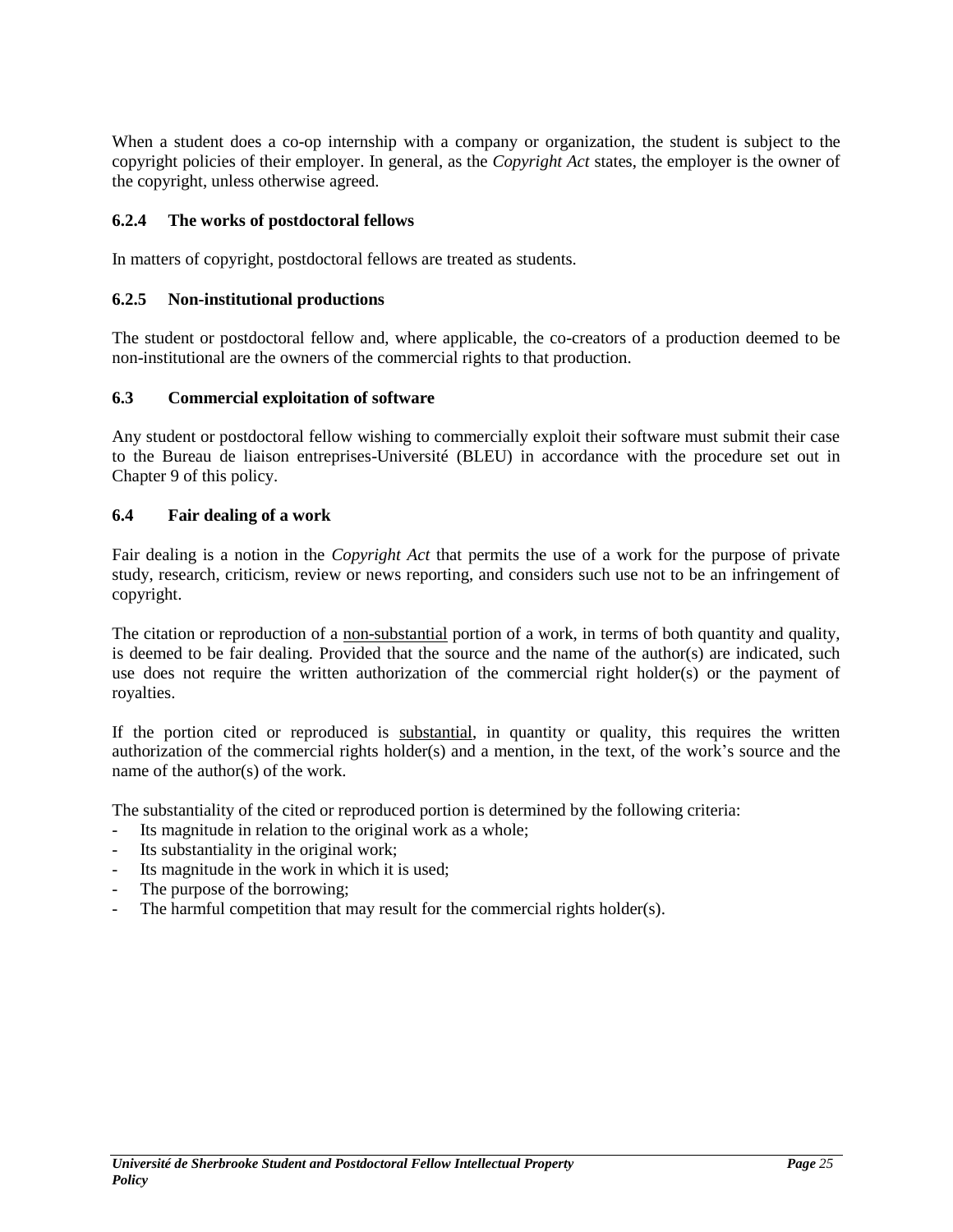# <span id="page-25-0"></span>**7. PATENTS**

## <span id="page-25-1"></span>**7.1 A detailed definition**

A patent is a way of protecting any product, process, device or composition as well as any new and useful improvement related thereto or any new application of compositions. Software may be subject to a patent application if it meets the three criteria of patentability. The software must be:

- New:
- Useful: and
- An inventive contribution, i.e., the invention must not be obvious to people of average competence in the field in question.

A patent is a right granted by a government, subsequent to filing an application to that effect in exchange for a full description of an invention. The patent guarantees the exclusive right to make, use or sell the invention for a limited period of time, ranging from 17 to 20 years depending on the jurisdiction. In Canada, this period is 20 years from the date of filing the application with the Canadian Patent Office.

The protection conferred by a patent extends only to a given territory. There is no international patent.

The criterion of novelty requires that an invention not have been the subject of any public disclosure, as set out in Chapter 2, either by the inventor(s) or by any other person. Most industrialized countries adhere to the policy of absolute novelty, meaning that no patent can be granted if the invention has been made public in any way anywhere in the world.

- However, Canada and the United States allow a "grace period" starting from the date of publication in order to file a patent application, provided that the information concerning the invention was published by the inventor(s) themselves.
- However, since few countries are so generous to inventors, it is best not to reveal anything about an invention before filing a patent application.
	- Information may nevertheless be disclosed on a confidential basis.

The *Patent Act* does not mention any moral rights by which to recognize the inventor; however, the University recognizes the inventor(s)' authorship of the invention.

- The patent application requires that the inventor(s) be identified; any omission of an inventor may result in the patent application being cancelled. It is therefore essential that all persons who made a significant intellectual contribution to the invention (student, postdoctoral fellow, professor, staff) be clearly identified in the patent application.
- Professional colleagues may or may not contribute to the concept in the patent application; great care must be taken in choosing the persons whose names will appear on the patent application as inventors. It is important to understand that the status of inventor is a legal matter, not a question of collegiality; not all authors of a publication are necessarily inventors.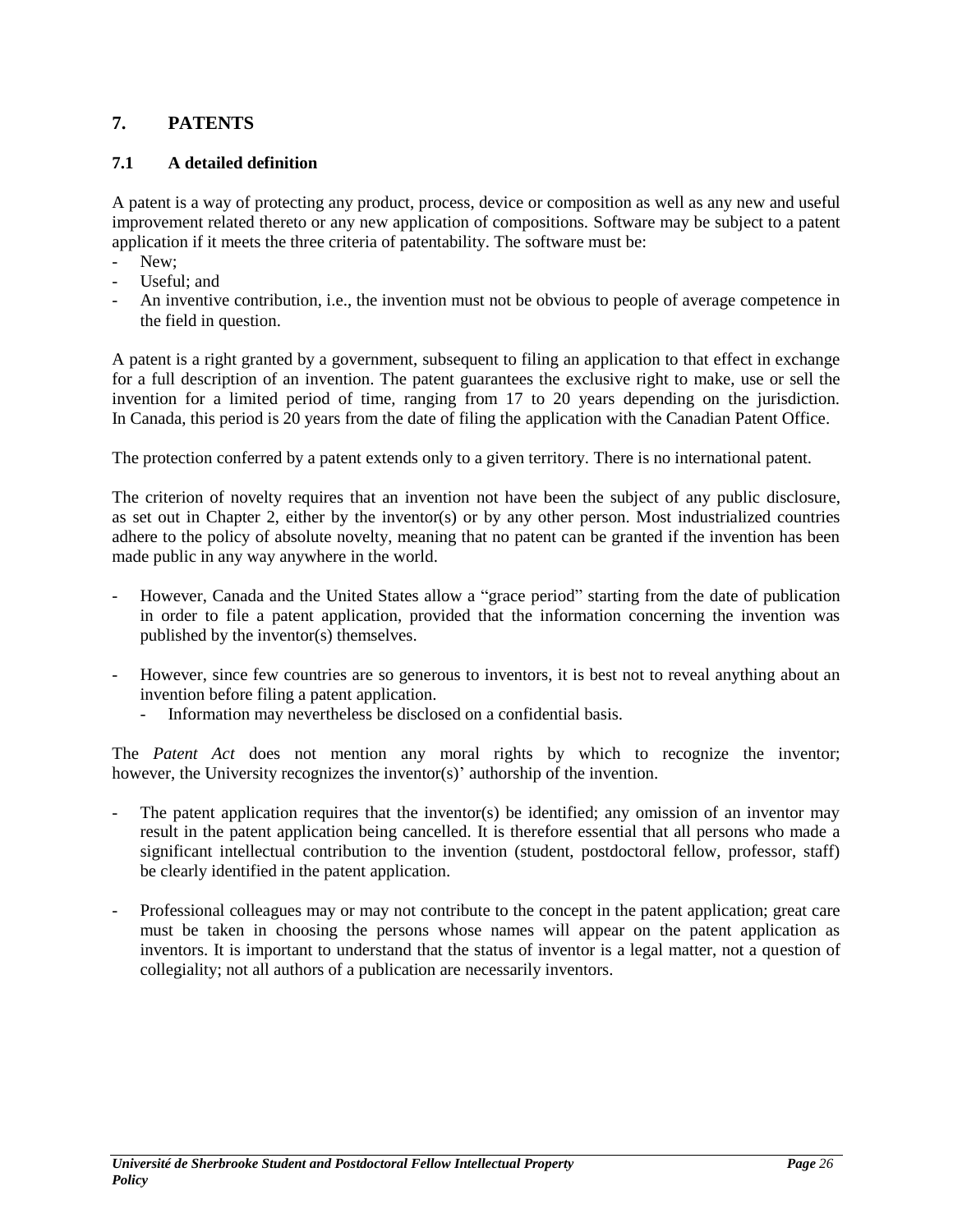- A person who works under the supervision of another person and who makes no intellectual contribution to the original idea (for example, someone tasked with validating an invention) is not and should not be an inventor. The role of each member of the research team should be clearly defined prior to beginning research or development work on any given project.

Commercial rights essentially allow the commercial exploitation of a work, invention, product or research results, or a return on investment relating to this work or invention.

## <span id="page-26-0"></span>**7.2 Recognition of authorship of an invention**

The University recognizes the inventor(s)' authorship of an invention.

If the academic production was produced as a team, the student members of the team are co-inventors, provided that each student made a significant intellectual contribution.

## <span id="page-26-1"></span>**7.3 Ownership of commercial rights**

Consistent with practices in the Quebec university community, where the general tendency is for the institution to own the commercial intellectual property rights in cases of commercial exploitation, the University holds commercial intellectual property rights on all results developed from its prior art. The University is responsible for the commercial exploitation of a work, invention, product or research results; for the return on investment relating to these research results; and for managing the distribution of revenues between the various parties.

Granting agencies recognize that the results of work carried out with grant research funds are the property of the University, which then has a duty to ensure their protection and commercial exploitation.

*This unique property has undeniable advantages. It both simplifies intellectual-property management by identifying a single contact person and prevents unexpected claims that could delay or even invalidate transactions relating to the commercialization of intellectual property. Institutional ownership provides better guarantees of fair revenues for the stakeholders involved in creation.* (Politique québécoise de la science et de l'innovation, ministère de la Recherche, de la Science et de la Technologie, p. 91, translated freely)

## <span id="page-26-2"></span>**7.3.1 Academic productions in the case of a program of study not related to an external partner**

If an academic production created with no relation to an external partner produces research results that student(s) wish to commercially exploit, they must submit their case to the Bureau de liaison entreprises-Université (BLEU), which will conduct an in-depth evaluation. See Chapter 9 for details of the procedure.

If the research results are deemed to be produced institutionally and meet all the conditions for taking steps to commercially exploit them, the University then asks the inventors to recognize its ownership of the commercial rights to the patent.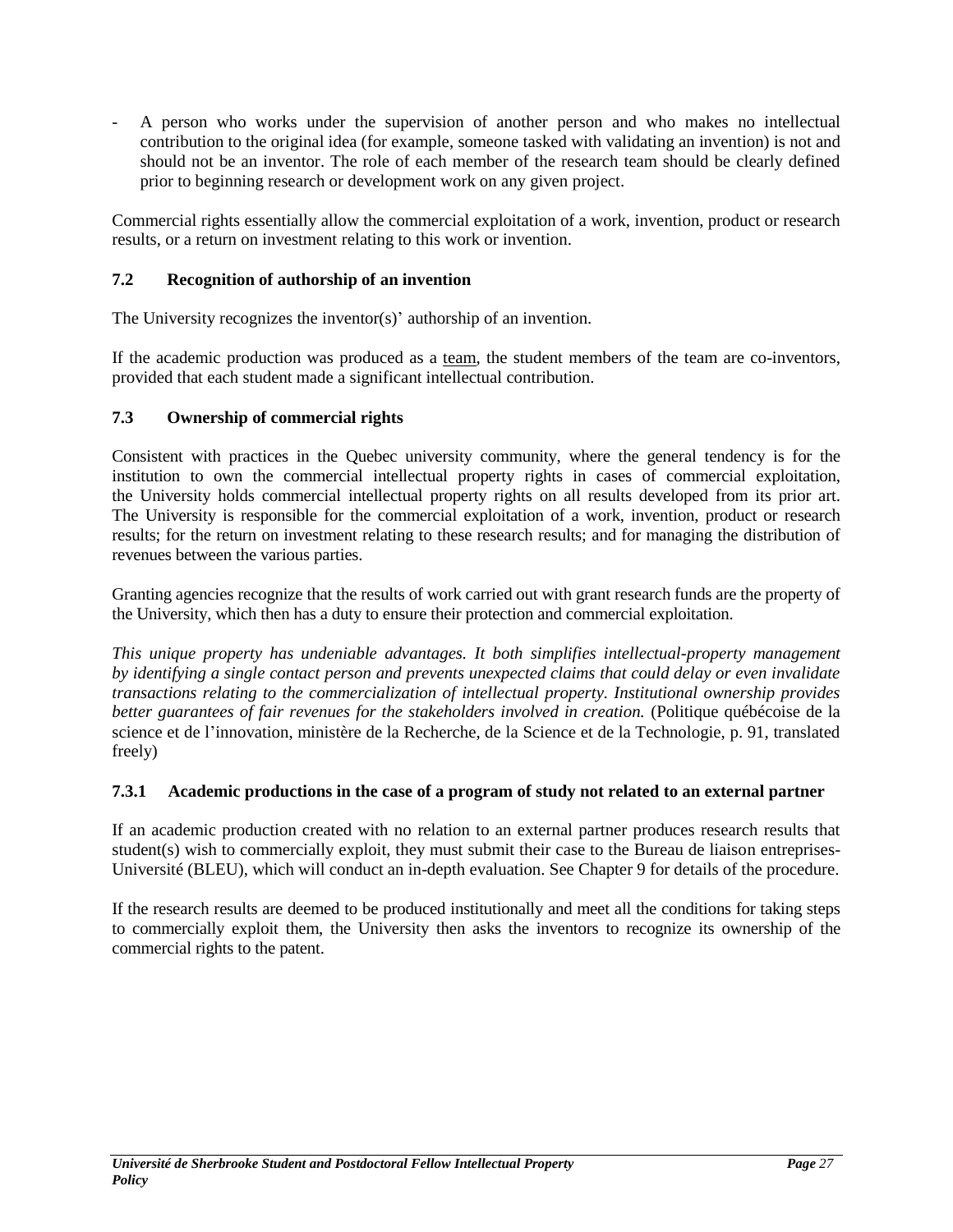## <span id="page-27-0"></span>**7.3.2 Academic productions in the case of a program of study related to an external partner**

For the results of work stemming from research projects with one or more external partners, the issue of commercial intellectual property rights is discussed case-by-case, based on a detailed analysis of where the prior art comes from.

A professor, research supervisor or person responsible for a postdoctoral fellowship who offers a student or postdoctoral fellow the opportunity to carry out their work as part of contract research must inform the student or postdoctoral fellow of the terms and conditions under which the work will be carried out and the intellectual property implications. The student or postdoctoral fellow can agree or decline to work on the project, knowing that if they agree, they lose their commercial intellectual property rights to the results with no compensation other than the remuneration paid for their participation in the research. If they agree, the student or postdoctoral fellow must sign an agreement stipulating that they shall comply with the commitments made by their professor, their research supervisor or the person responsible for the fellowship.

## A . If the prior art belongs to the University

Where the prior art originates from the University, the University generally owns the commercial intellectual property rights to the research results.

B. If the prior art belongs to the external partner

Where the prior art originates from the external partner(s), the University negotiates ownership of the commercial intellectual property rights to the research results.

If the partner(s) is/are the owner(s) of the commercial intellectual property rights, the external partner(s) may agree with the University and the inventor(s) on financial compensation.

## <span id="page-27-1"></span>**7.3.3 Non-academic productions produced in the course of employment at the University or elsewhere**

Unless otherwise agreed, if a student creates or participates in the creation of an invention while employed by the University or is being paid from a research grant as a salaried student, in matters of patent, the student is treated the same as any other employee of the University.

Unless otherwise agreed, when a student does a co-op internship with a company or organization, including the University, that student is subject to the patent policies of their employer.

## <span id="page-27-2"></span>**7.3.4 Inventions by postdoctoral fellows**

In matters of patent, postdoctoral fellows are treated the same as students.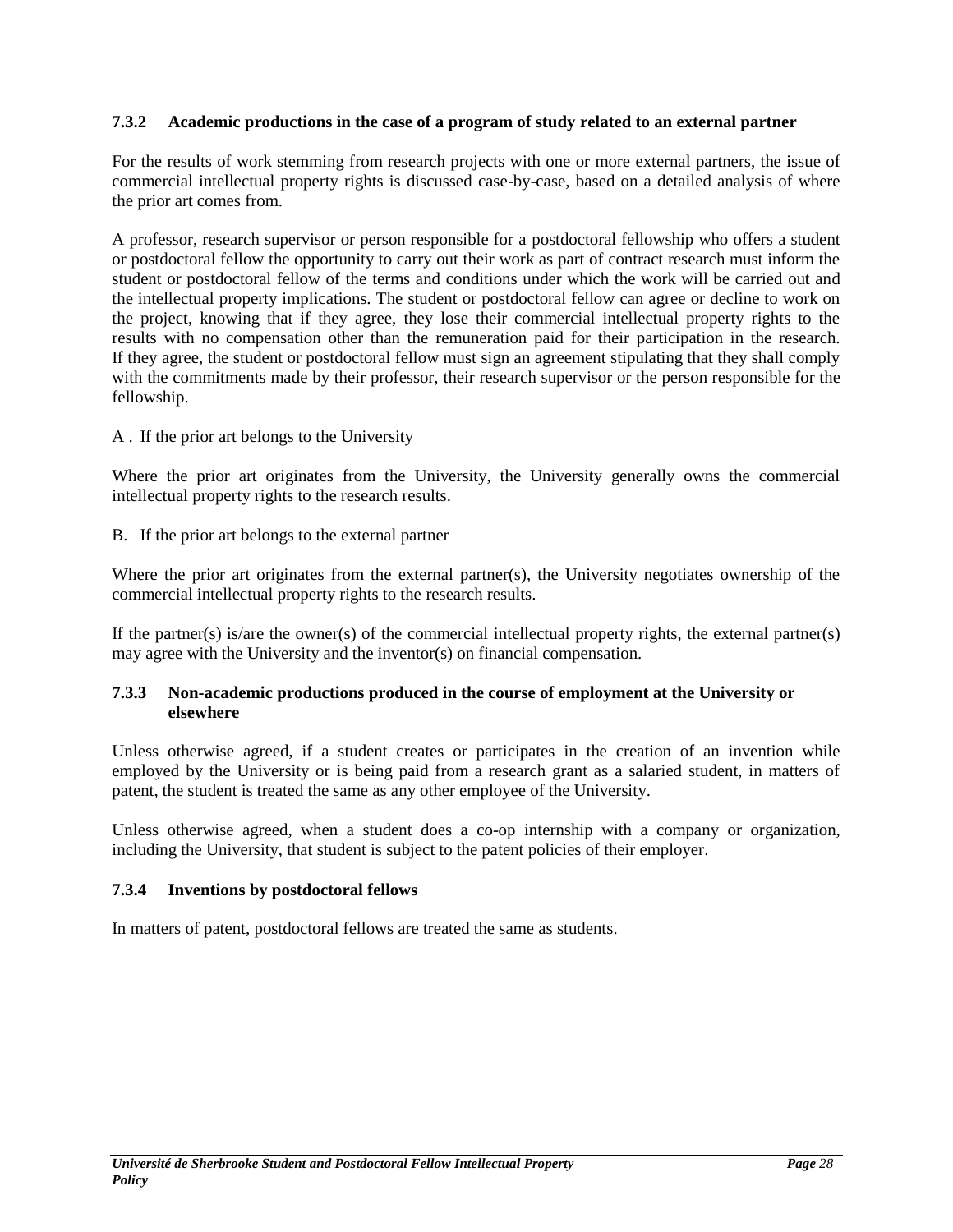## <span id="page-28-0"></span>**7.3.5 Productions deemed non-institutional**

The student or postdoctoral fellow and, where applicable, the co-creators of a production deemed to be non-institutional are the owners of the commercial rights to that production.

## <span id="page-28-1"></span>**7.4 Protection and commercial exploitation**

Any student or postdoctoral fellow wishing to secure intellectual property protection for their invention under a patent with a view to commercial exportation must submit their case to the Bureau de liaison entreprises-Université (BLEU) in accordance with the procedure set out in Chapter 9 of this policy.

# <span id="page-28-2"></span>**8. OTHER INTELLECTUAL PROPERTY PROTECTION MECHANISMS**

#### <span id="page-28-3"></span>**8.1 Overview of mechanisms**

In addition to copyright and patent, which are the most commonly used intellectual property protection mechanisms in academic settings, there are other legal mechanisms to protect specific cases:

- The *Integrated Circuit Topographies Act* addresses three-dimensional configurations of electronic circuits incorporated into integrated circuits or layout designs; it provides for 10 year protection allowing registered owners to prevent other parties from reproducing the topography and importing or using it in manufactured products.
- The *Trademarks Act* deals with word(s), symbol(s), logo(s), image(s) (alone or in combination) and certain industrial designs that distinguish a person's or organization's products or services from those of others on the market; registering a trademark in a given country gives the exclusive right to use the trademark in that country for a set period of time; for example, in Canada, the period is 15 years, renewable every 15 years thereafter, provided that the holder can demonstrate their commercial use of the trademark.
- The Industrial Design Act allows for the protection of non-utilitarian shapes, ornaments, and patterns of a mass-produced object; registering allows industrial designers to prevent other persons from making, using, leasing or selling their designs in Canada for up to 10 years.
- The *Plant Breeders' Rights Act* provides a form of protection complementary to the *Patent Act* that allows for the protection of new plant varieties; to be recognized as new, a plant variety must meet the three following criteria: it must be clearly distinguishable from other known varieties by reason of one or more identifiable characteristics; these characteristics must be stable and homogeneous; the owner of a plant variety has the exclusive right, for a period of 18 years, to produce propagating material of the protected variety within Canada and to sell that material.

Each of these mechanisms is covered by a law that sets out its nature and functioning. For more information on any of the above mechanisms, students and postdoctoral fellows may contact the BLEU or consult the websites listed at the end of this policy.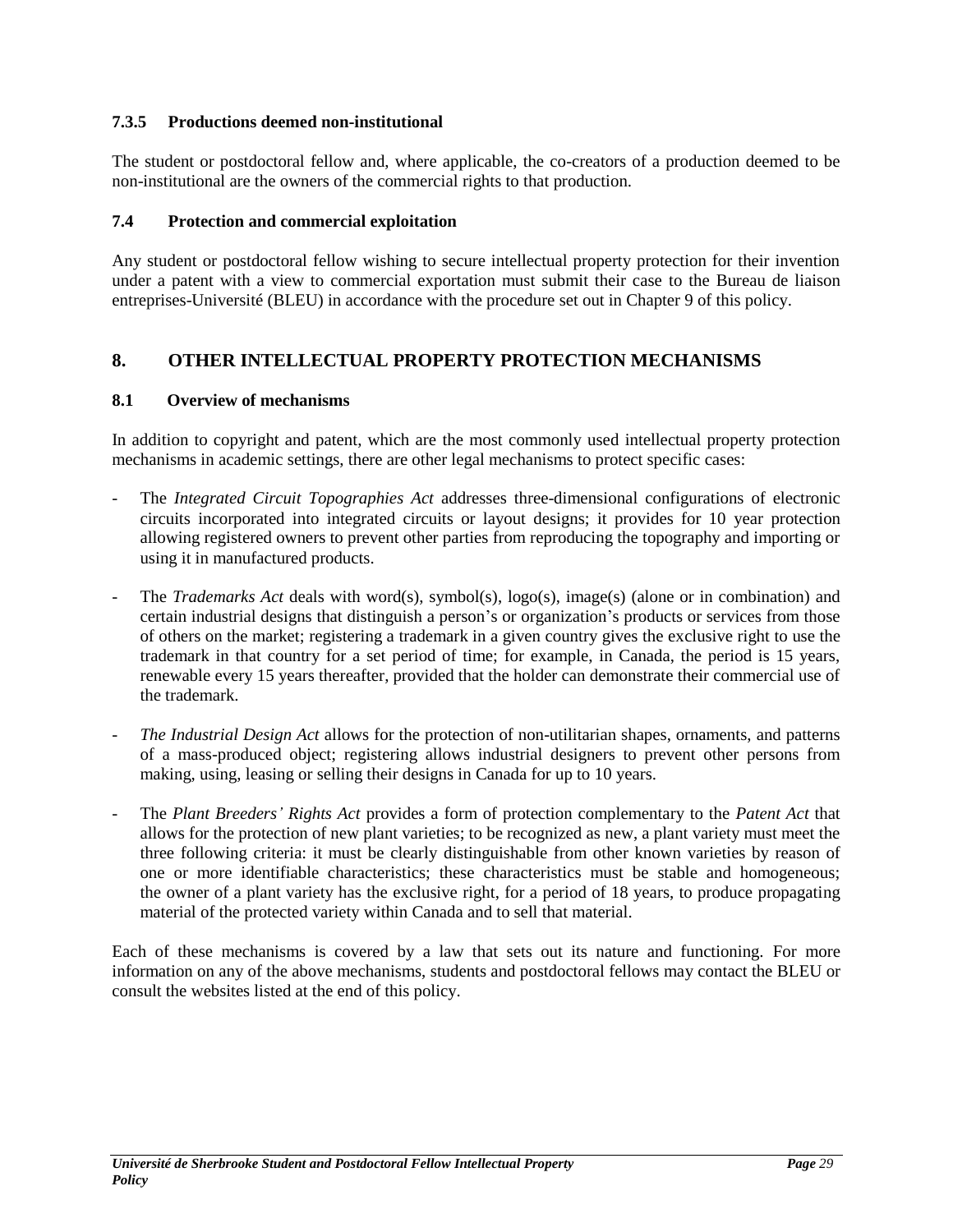## <span id="page-29-0"></span>**8.2 Recognition of authorship of a work and ownership of commercial rights.**

Recognition of authorship of a work and of ownership of commercial rights are treated in the same way as for patents: see Chapter 7, Articles 7.3 and 7.4.

#### <span id="page-29-1"></span>**8.3 Protection and commercial exploitation**

Any student or postdoctoral fellow wishing to secure any of the intellectual property protection mechanisms set out under Article 8.1 with a view to commercial exploitation must submit their case to the Bureau de liaison entreprises-Université (BLEU) in accordance with the procedure set out in Chapter 9 of this policy.

## <span id="page-29-2"></span>**9. PROTECTION AND COMMERCIAL EXPLOITATION**

## <span id="page-29-3"></span>**9.1 Disclosure**

Any student or postdoctoral fellow enrolled in a program of study or postdoctoral fellowship at the University who is a creator or inventor—in consultation with co-creators or co-inventors (if this is the case)—who wishes to secure protection for their work or invention with a view to commercial exploitation must submit their case to the Bureau de liaison entreprises-Université (BLEU), which is formally mandated for this purpose by the Vice-President, Research, who will have them complete the *Déclaration d'invention* (Invention Disclosure) form.

The works or inventions covered by this chapter are as follows:

- Software, whether protectable by copyright or patent,
- Inventions protectable by patent,
- Know-how, protectable by confidentiality agreement,
- Works protectable by other protection mechanisms.

## <span id="page-29-4"></span>**9.2 Evaluation**

As soon as the BLEU receives the duly completed *Déclaration d'invention*, it works together with the appropriate authorities to verify the institutional or non-institutional nature of the work or invention.

The creator(s) or inventor(s) are required to participate in the BLEU evaluation process.

A. If the work or invention is deemed non-institutional, the creator(s) or inventor(s) are free to undertake the steps they wish, without any compensation for the University.

Any student or fellow, in consultation with co-creators or co-inventors, who wishes to apply for protection with a view to commercial exploitation of a work or invention deemed to be noninstitutional may submit the work or invention to the BLEU, which will review the case as for an institutional work (point B. of Article 9.2).

The BLEU may agree or refuse to undertake the steps to apply for protection and exploitation; in all cases, it shall provide the creator(s) or inventor(s) with an explanation of the grounds for its decision.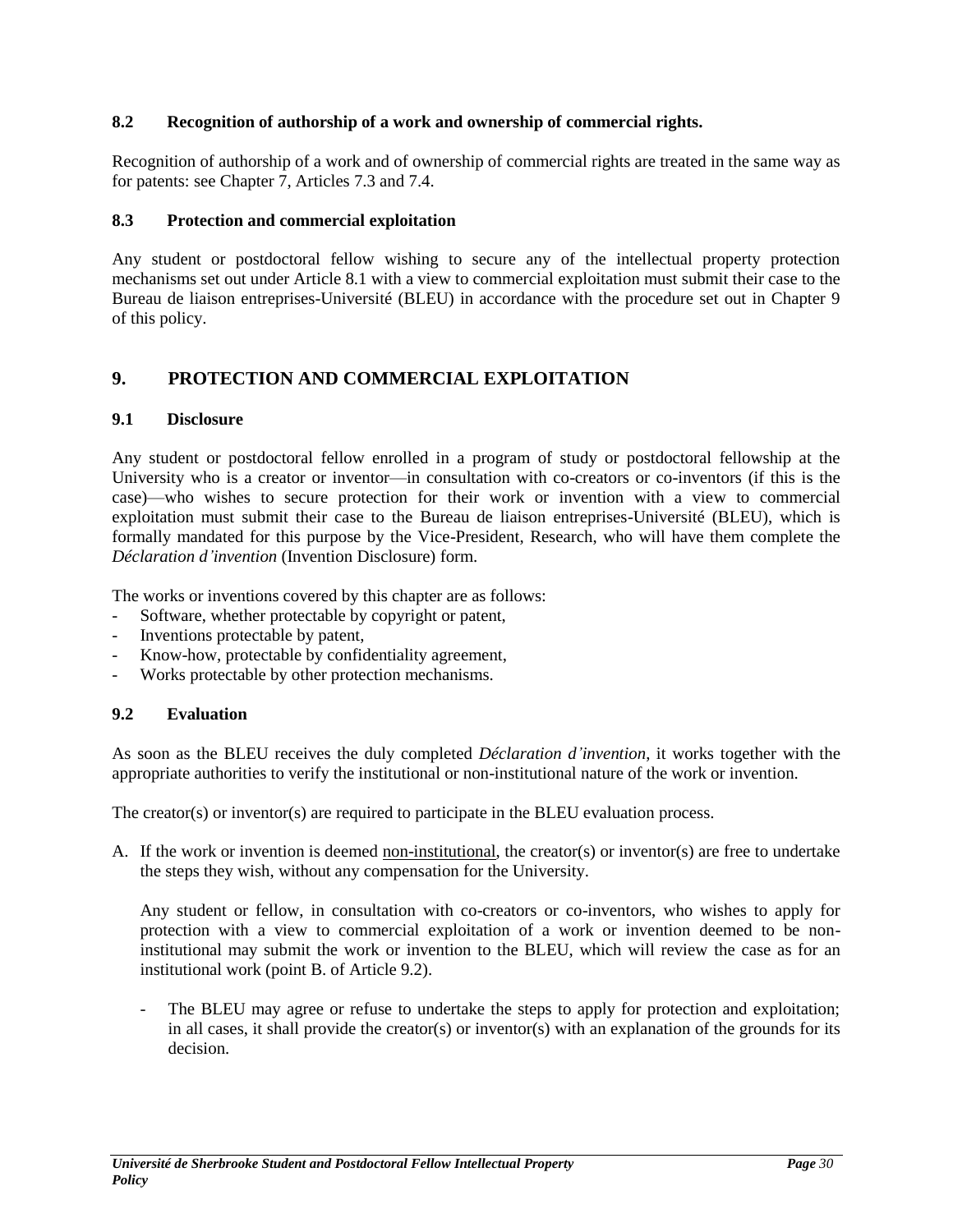- If the BLEU accepts, the creator(s) or inventor(s) must, if applicable, waive moral rights to the integrity of their work and recognize the University's commercial rights to commercially exploit the work or invention.
- B. If the work or invention is deemed to be institutional, then the BLEU, in collaboration with the appropriate authorities, conducts a comprehensive evaluation of the following aspects:
	- Identification of all creators or inventors, past and present *Who can claim the title of creator or inventor?*
	- State of progress of the work *Is the work or invention sufficiently far along to be protected and/or commercialized?*
	- Patentability or eligibility for other protection mechanisms *Does the work or invention meet the criteria for the desired protection mechanism? Has the work or invention been the subject of a publication or presentation that would undermine the application for protection?*
	- Commercial potential *Does the work or invention have a chance of being profitable with respect to the investments it requires?*
	- a) If the work or invention does not meet one or more of the conditions listed above, the BLEU meets with the creator(s) or inventor(s) to discuss the best way forward in the case.
	- b) If the work or invention meets all of the conditions listed above, the BLEU and the creator(s) or inventor(s) sign the *Entente relative à la gestion de la propriété intellectuelle et du transfert technologique d'une invention* (agreement on the management of intellectual property and technology transfer for an invention), file an application for intellectual property protection under the appropriate mechanism for the work, and take steps toward commercial exploitation.

The BLEU has three months from its receipt of the duly completed *Déclaration d'invention*  to conduct the above-described evaluation of protection and commercial exploitation.

## <span id="page-30-0"></span>**9.3 University protection and commercial exploitation of a work or invention**

As soon as the application for protection is filed, the BLEU takes the steps to commercially exploit the work or invention.

The creator(s) or inventor(s) are required to participate in the steps taken by the BLEU.

There are essentially two routes of commercial explication, each of which is associated with various actions.

- The granting of an exploitation license:
	- Identification of potential partners: existing enterprises or enterprises created by the licensee;
	- Promotion of the work or invention: BLEU website and other specialized sites; direct contacts;
	- Negotiation and entry into commercial-exploitation licensing agreements;
	- Sales reports and payment of royalties;
	- Transfer of net revenues to the creators or inventors, the faculty(ies) of the creators or inventors, and the University.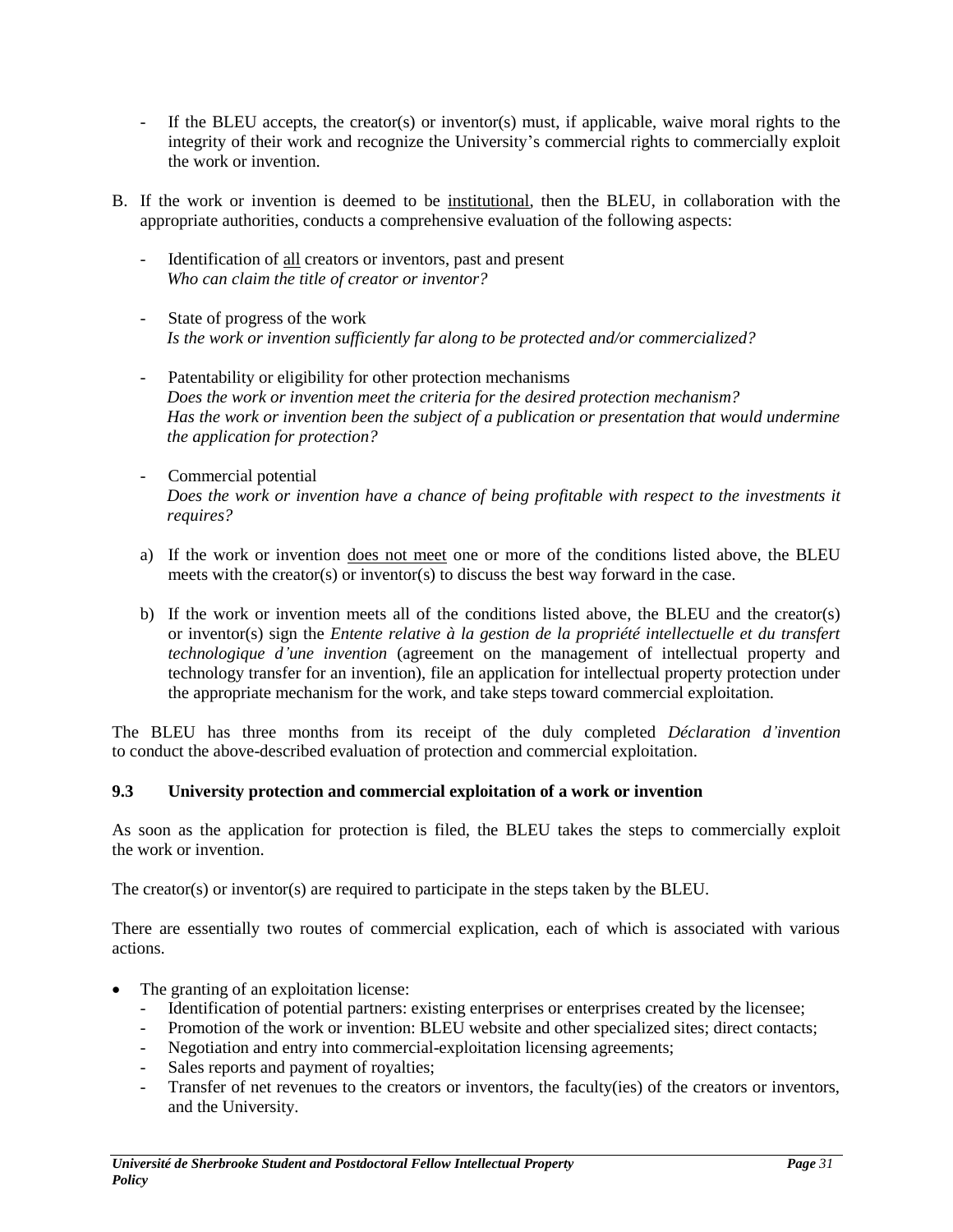- Starting a joint venture between the University and creators or inventors:
	- Drawing up a development plan for the business project;
	- Finding financial partners;
	- Negotiating each partner's terms of participation in the enterprise;
	- Entering into legal agreements on the company's functioning;
	- Share-capital and royalty split between the creators or inventors, the faculty(ies) of the creators or inventors, and the University.

It is agreed that if two years after the effective date of the *Entente relative à la gestion de la propriété intellectuelle et du transfert technologique d'une invention* the University has not commercially exploited the work or invention or if the University is not actively engaged in negotiations aimed at commercial exportation, the University, by virtue of a specific agreement, shall transfer back to the creators or inventors all the rights it holds to the commercial exploitation of the work or invention. This agreement provides for a minimum compensation for the University, payable out of the revenues received by the new owners, should they commercially exploit the work or invention.

## <span id="page-31-0"></span>**9.4 Distribution (split) of revenues arising from the University's commercial exploitation of a work or invention**

The distribution of revenues from the University's commercial exploitation of a work or invention is based on net revenues.

The net revenues correspond to the gross revenue minus expenses incurred by the University to develop and manage activities to protect and commercially exploit the work or invention.

Gross revenues designate and include all revenues (royalties, share capital) received by the University from agreements with third parties and related to the commercial exploitation of the work or invention. Gross revenues do not include research funds from external sources to further develop the work or invention.

The distribution of revenues arising from the commercial exploitation of a work or invention is as follows:

- 50% to the creators or inventors
	- The co-creators or co-inventors agree on a distribution formula for their share based on their contribution to the work or invention and on their participation in evaluation and commercial exploitation processes. This formula is an integral part of the *Entente relative à la gestion de la propriété intellectuelle et du transfert technologique d'une invention.*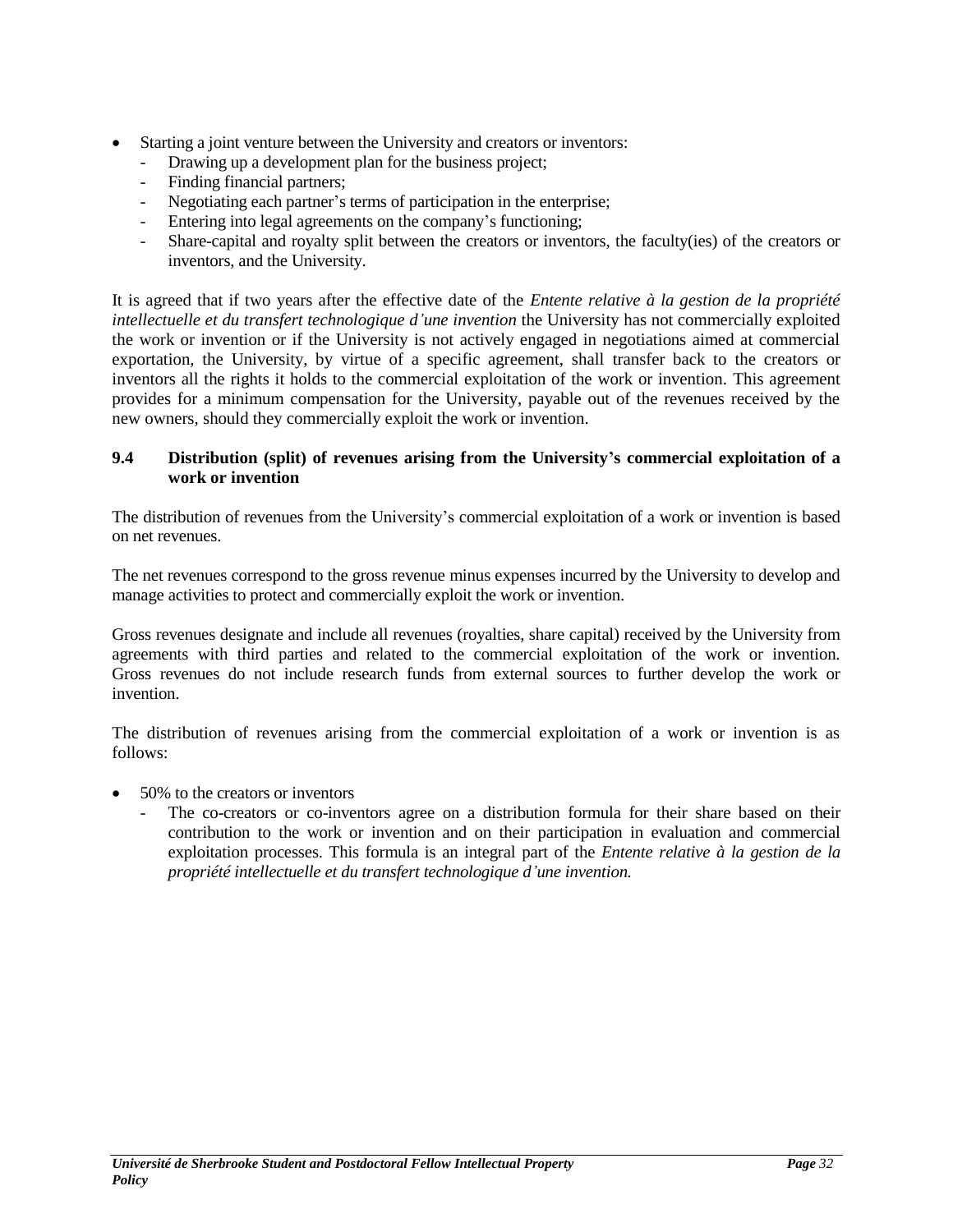50% to the University, which, where applicable in accordance with the agreement to this effect, shares the net revenues with the affiliated hospital centre(s).

# <span id="page-32-0"></span>**10. DISPUTE RESOLUTION**

## <span id="page-32-1"></span>**10.1 General principle**

In the area of dispute resolution, the University encourages stakeholders to seek a solution negotiated professionally and in good faith between the parties:

- a) An informal meeting between the parties and the Vice-Dean, Research of the faculty concerned,
- b) The mediation process,
- c) The arbitration process, where legally possible.

## <span id="page-32-2"></span>**10.2 Informal resolution**

In the event of disagreements regarding the application and/or interpretation of this policy, the parties concerned are encouraged to attempt to informally resolve the dispute by submitting their case to their faculty's Vice-Dean, Research.

In this effort to find a resolution, the parties are expected to demonstrate collaboration and good faith.

## <span id="page-32-3"></span>**10.3 Formal dispute resolution**

## <span id="page-32-4"></span>**10.3.1 Formulation of the complaint**

If the dispute referred to in Article 10.2 persists, the student, the postdoctoral fellow or any other person concerned by this policy may file a complaint with the Vice-President, Research.

The complaint must be in writing and include the following:

- a) A description of the pertinent facts;
- b) Identification of the person and/or entity responsible for violating one or more of the rights provided for in the policy;
- c) A specification of the relevant provisions of the policy that are being invoked in support of the complaint.

#### <span id="page-32-5"></span>**10.4 The mediation process**

#### <span id="page-32-6"></span>**10.4.1 Initiation of the mediation process**

Upon receiving the complaint, the Vice-President, Research initiates a mediation process. To this end, they provide the parties with a list of persons qualified to act in the capacity of mediator. If the parties fail to agree on a choice of mediator within 10 days of receipt of the list, the Vice-President, Research shall appoint one.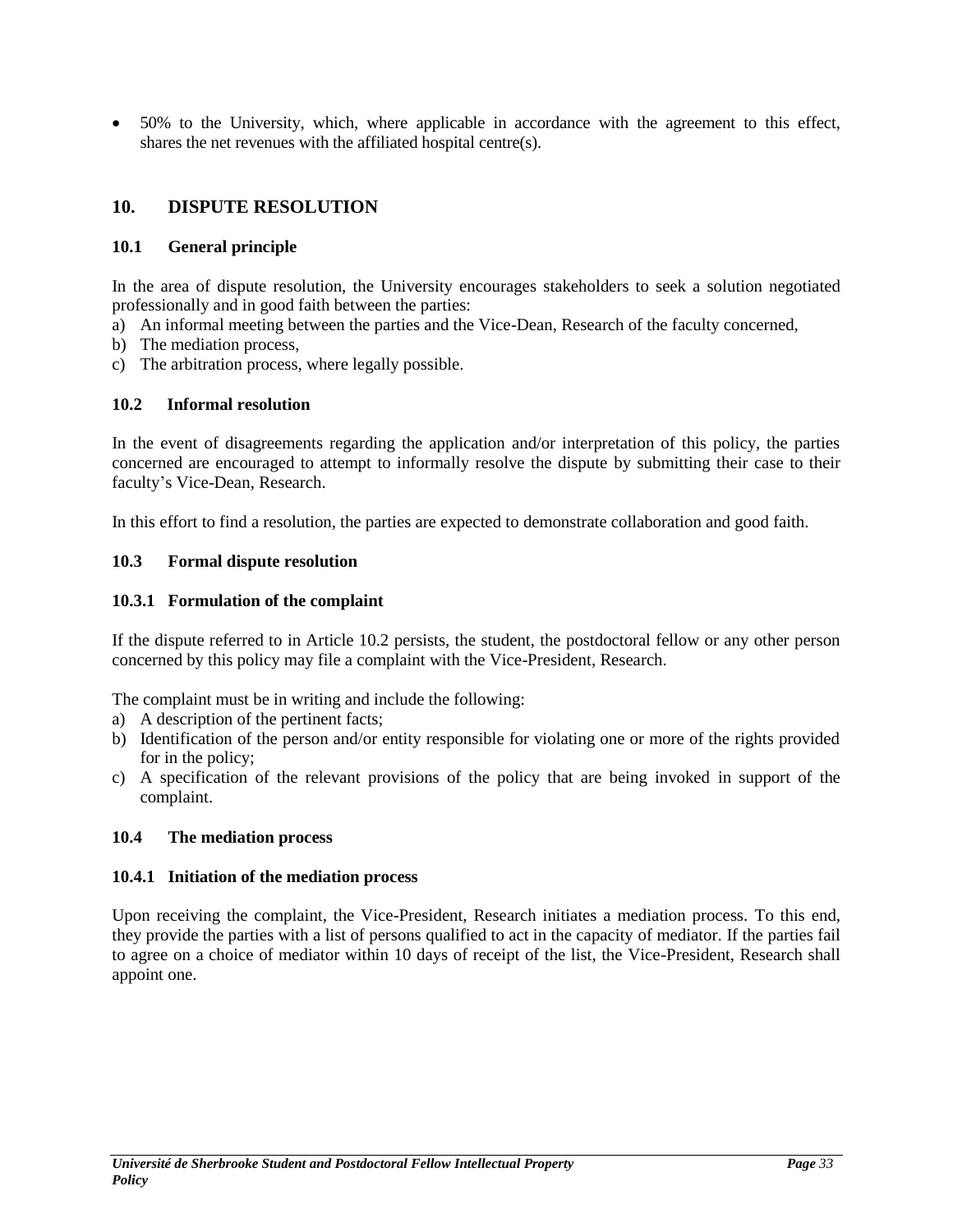## <span id="page-33-0"></span>**10.4.2 Appointment of the mediator**

In proposing or appointing mediators, the Vice-President, Research shall take into account such considerations as are likely to ensure the work of an independent and impartial person.

#### <span id="page-33-1"></span>**10.4.3 Submission of documents to the mediator**

After being designated by the parties or the Vice-President, Research, the mediator may request that each party submit a brief written note explaining the general nature of the dispute and the points at issue. Each party shall forward a copy of this note to the other party.

The mediator may also request that each party submit a written statement of its position and the facts and reasons behind it, along with such documents and other means of proof as that party deems relevant. Each party shall forward a copy of this statement to the other party.

The mediator may, at any stage of the mediation process, request that a party provide it with any additional information that the mediator deems relevant.

## <span id="page-33-2"></span>**10.4.4 Role of the mediator**

The mediator shall assist the parties independently and impartially in their efforts to resolve the dispute.

The mediator shall be guided in the performance of mediation duties by the principles of objectivity and procedural fairness and by compliance with the rules set forth in this policy.

Subject to the preceding paragraph, the mediator may conduct the conciliation process as they see fit, taking into account the circumstances of the case, any wishes expressed by the parties, and the need to reach a timely settlement of the dispute.

The mediator may, at any stage of the mediation process, make proposals for resolving the dispute. Such proposals need not be made in writing or be accompanied by an explanatory statement.

#### <span id="page-33-3"></span>**10.4.5 Assistance**

To facilitate the mediation process, the parties, or the mediator with the consent of the parties, may arrange for the assistance or expertise of a qualified institution or person.

#### <span id="page-33-4"></span>**10.4.6 Communications**

The mediator may ask to meet with the parties, and may communicate with them orally or in writing. The mediator may meet or communicate with the parties together or separately.

Unless the parties have agreed on a location for meetings with the mediator, the location shall be determined by the mediator, after consultation with the parties and taking into account the circumstances of the mediation process.

Upon receiving information on the facts of the dispute, the mediator reveals the content thereof to the other party so that the latter may be able to present the mediator with any explanations it deems useful. However, where a party provides information to the mediator on the express condition that it remains confidential, the mediator shall not disclose it to the other party.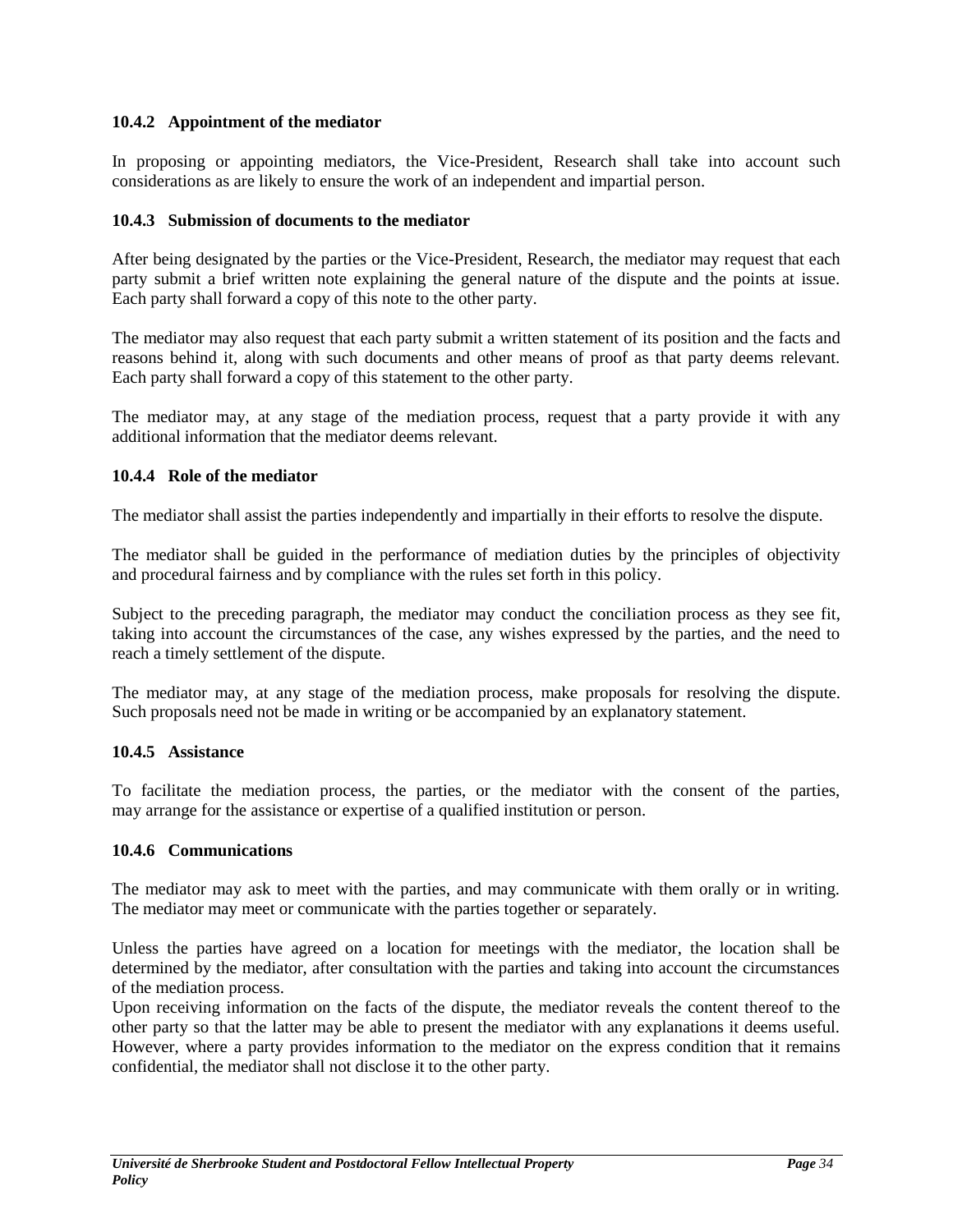## <span id="page-34-0"></span>**10.4.7 Cooperation and good faith in the process**

The parties shall cooperate with the mediator and act toward each other in good faith.

## <span id="page-34-1"></span>**10.4.8 Dispute resolution**

Each party may, on its own initiative or at the request of the mediator, submit suggestions to the mediator for resolving the dispute.

If it appears to the mediator that there are elements of agreement that would be acceptable to the parties, the mediator shall formulate the terms of a resolution and submit them to the parties for their observations. In light of these observations, the mediator may amend the terms of the resolution.

If the parties reach an agreement on resolution of the dispute, the mediator shall record the details of the settlement in a document duly signed by the parties and the mediator.

By signing the agreement, the parties end the dispute.

## <span id="page-34-2"></span>**10.4.9 Confidentiality**

The mediator and the parties shall uphold the confidentiality of all matters pertaining to the mediation process. This obligation extends to the document setting out the agreement between the parties, unless its execution requires that it be disclosed.

#### <span id="page-34-3"></span>**10.4.10 End of the process**

The mediation process ends upon:

- a) The signing of the agreement between the parties, on the date of that agreement;
- b) A written statement by the mediator to the Vice-President, Research and to the parties concerned, stating that further mediation efforts are no longer warranted, as of the date of the statement.

#### <span id="page-34-4"></span>**10.4.11 Use of another procedure**

The parties agree not to initiate, during the mediation process, any arbitral or judicial proceedings relating to a dispute subject to the mediation process, with the understanding, however, that a party may initiate such proceedings where, in its opinion, such action is necessary to protect its rights.

#### <span id="page-34-5"></span>**10.4.12 Subsequent role of the mediator**

The parties and the mediator agree that the mediator shall not act as an arbitrator or as a representative of a party in any arbitral or judicial proceedings related to the dispute that is the subject of the mediation process. The parties also agree not to call the mediator as a witness in any such proceedings.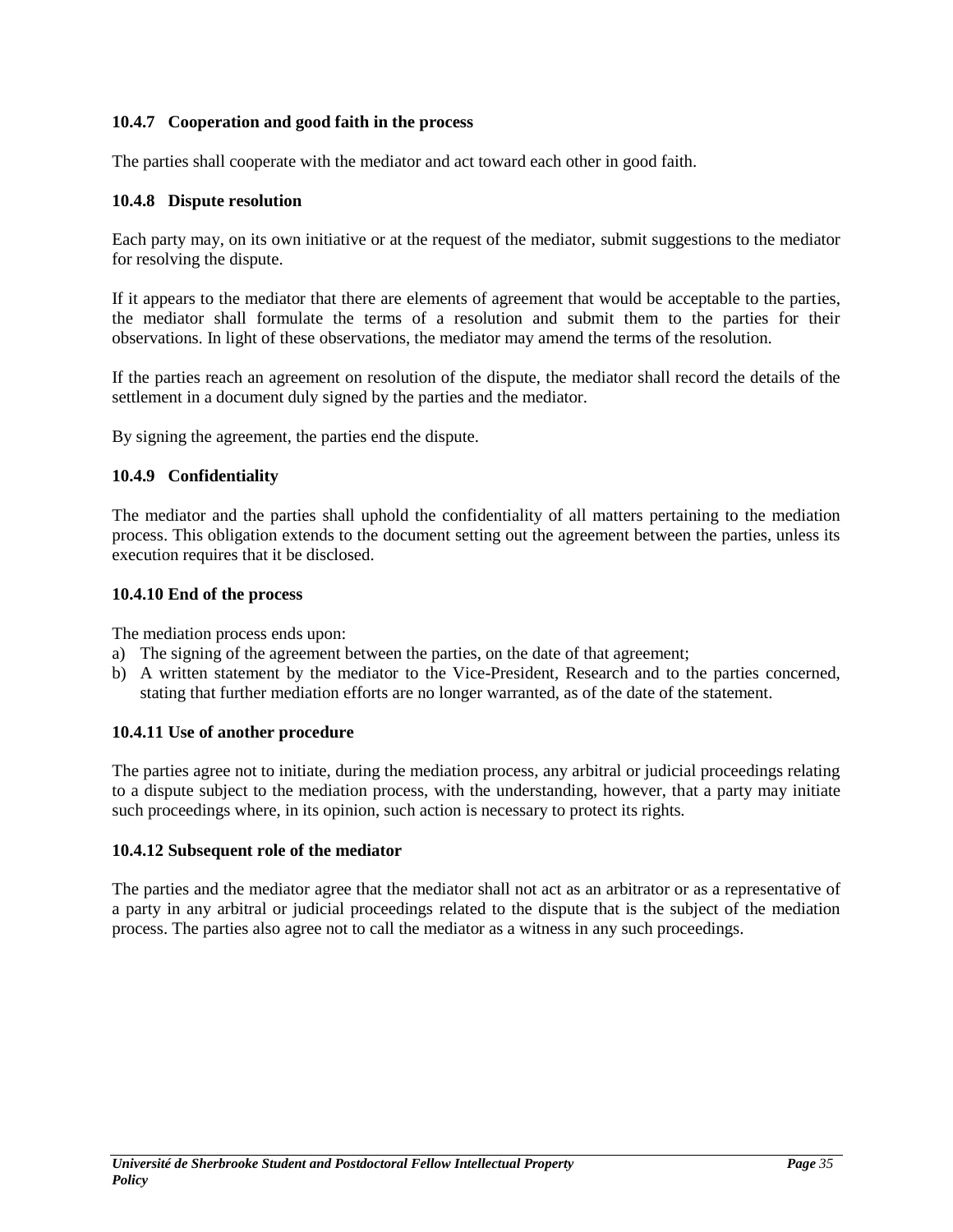## <span id="page-35-0"></span>**10.4.13 Admissibility of evidence in another proceeding**

The parties agree not to invoke or offer as evidence in any arbitral or judicial proceedings, whether or not related to the dispute that is the subject of the mediation process:

- a) The views expressed or suggestions made by the other party with respect to any resolution of the dispute;
- b) The facts admitted by the other party during the mediation process;
- c) The proposals presented by the mediator;
- d) The fact that the other party has indicated its willingness to accept a resolution proposal made by the mediator.

#### <span id="page-35-1"></span>**10.5 The arbitration process**

#### <span id="page-35-2"></span>**10.5.1 Initiation of the arbitration process**

In the event that the mediation process is ended in accordance with 10.4.10 b. herein, where arbitration is legally possible, the Vice-President, Research shall initiate the arbitration process. To this end, the Vice-President, Research provides the parties with a list of persons qualified to act in the capacity of arbitrator. If the parties fail to agree on a choice of arbitrator within 10 days of receipt of the list, the Vice-President, Research shall appoint one.

#### <span id="page-35-3"></span>**10.5.2 Appointment of the arbitrator**

In proposing or appointing arbitrators, the Vice-President, Research shall take into account such considerations as are likely to ensure the work of an independent and impartial person.

#### <span id="page-35-4"></span>**10.5.3 Arbitration procedure**

The arbitrator may proceed with the arbitration as they see fit, provided that the parties are treated equally and that, throughout the procedure, each party is given full opportunity to assert its rights and present its case.

The provisions of the *Code of Civil Procedure of Québec* apply in addition to the arbitration process as provided for in this policy.

The arbitrator shall have exclusive jurisdiction to rule on any question of fact, law, evidence or procedure not already determined herein or not specifically dealt with in the *Code of Civil Procedure of Québec.* The arbitrator may also, on the arbitrator's own motion or at the request of a party, rule on any other question under investigation, including any incidental or interlocutory means affecting the arbitrator's jurisdiction, powers, interpretation or application of this policy or any other question to be determined to ensure the proper conduct of this arbitration or the administration of full and complete proof by the parties.

The arbitrator may not, however, order any conservatory or provisional measures for which the parties must apply to the competent judicial authority, but their initiation of such recourse shall not entail any waiver on their part of arbitration of the dispute, nor shall it interrupt it unless the judicial authority so decides.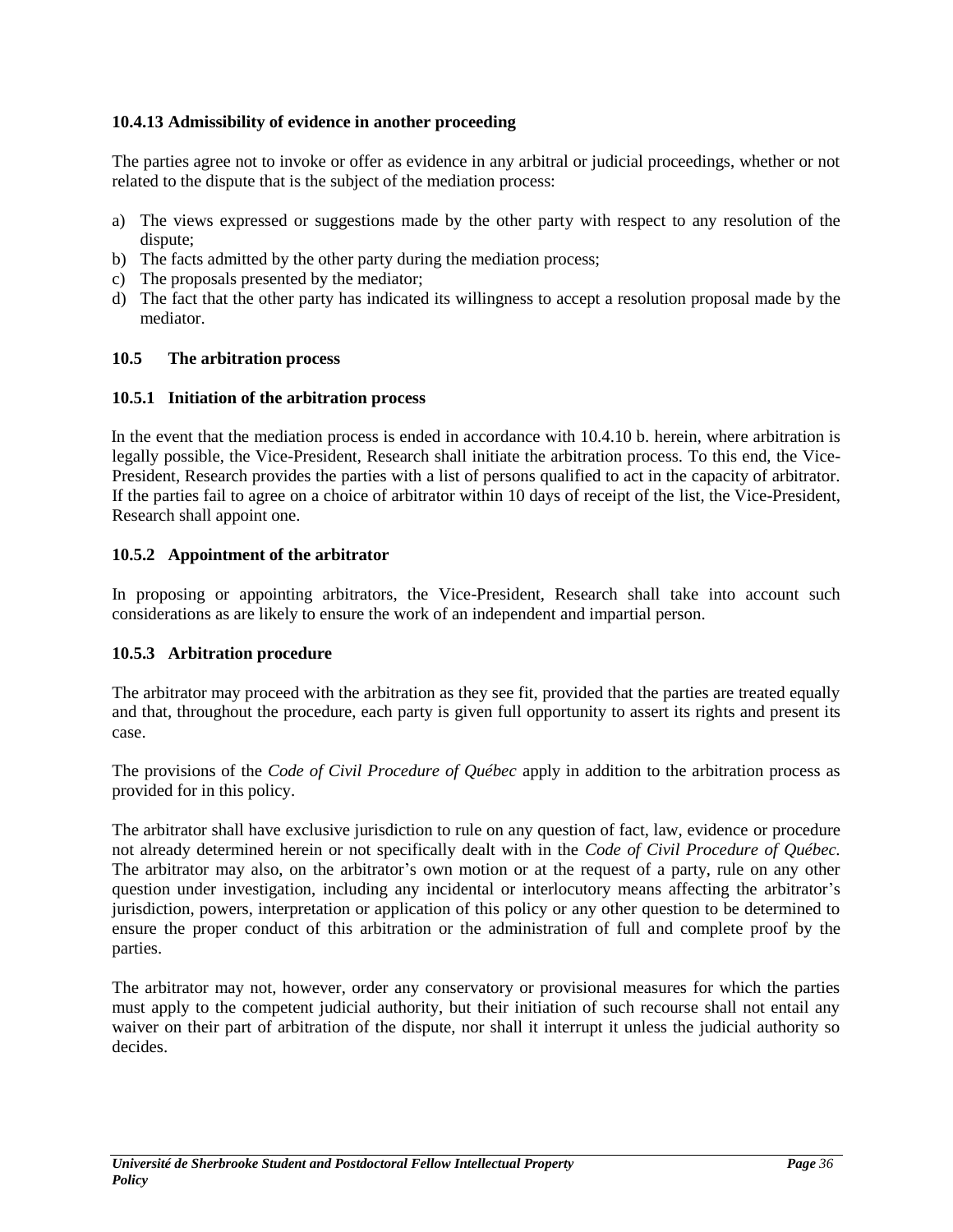## <span id="page-36-0"></span>**10.5.4 Preparatory conference**

If the judge deems it appropriate, the arbitrator may, at any time prior to the commencement of the hearing, convene the parties to a pre-hearing conference to decide any matter likely to promote the proper conduct of the arbitration procedure, provided that the arbitrator prepares a report thereon and communicates it to the parties.

## <span id="page-36-1"></span>**10.5.5 Confidentiality**

The parties agree to ensure the confidentiality of the hearing and the award. It is understood that there will be no publicity and that, apart from the parties, their representatives and their witnesses, no one will attend the hearing unless by consent of the parties.

The documents and files relating to the arbitration are also confidential and may be accessible only to the arbitrator, the parties and their experts and representatives.

## <span id="page-36-2"></span>**10.5.6 Arbitration award**

The arbitrator will have 30 days following the end of the hearing to deliberate. This period may, under exceptional circumstances, be extended by the Vice-President, Research, for a maximum of 30 additional days.

If the parties settle their dispute before a final award is rendered in the matter, they shall forward a copy of their agreement to the arbitrator, who shall record the substance of the agreement in an arbitration award.

The arbitrator is obligated to keep the deliberations secret.

The arbitration award shall be final and without appeal. It is binding on the parties and is rendered in accordance with the rules set out in this policy. The arbitrator shall deliver a copy of the award to the parties and to the Vice-President, Research.

# <span id="page-36-3"></span>**11. GENERAL PROVISIONS**

- **11.1** Overall responsibility for the distribution, application and amendment of this policy rests with the Vice-President, Research.
- **11.2** This policy shall enter into force upon adoption by the Board of Governors.

# <span id="page-36-4"></span>**12. ENTRY INTO FORCE**

This Policy is effective as of June 18, 2001.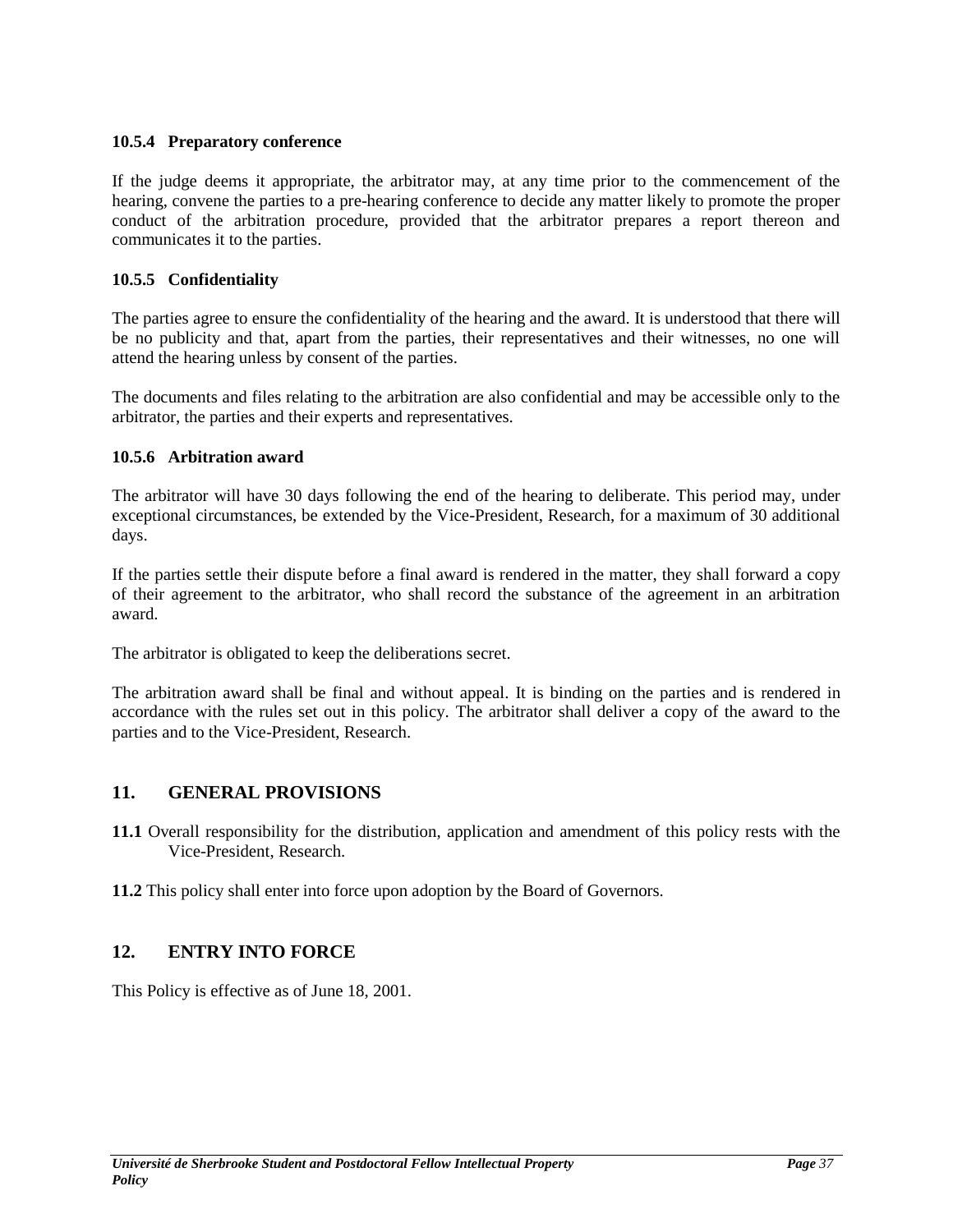## <span id="page-37-0"></span>**13. REFERENCES**

Canadian Intellectual Property Office. *A guide to copyright,* April 2000.

Canadian Patent Act. Website: [https://laws-lois.justice.gc.ca/eng/acts/p-4/FullText.html.](https://laws-lois.justice.gc.ca/eng/acts/p-4/FullText.html)

Copyright Act. Website: [https://laws-lois.justice.gc.ca/eng/acts/c-42/index.html.](https://laws-lois.justice.gc.ca/eng/acts/c-42/index.html)

École Polytechnique de Montréal. *Intellectual Property,* website: [https://etudiant.polymtl.ca/etudes/en/graduate-studies/intellectual-property.](https://etudiant.polymtl.ca/etudes/en/graduate-studies/intellectual-property)

Harvard University. *Statement of Policy in regards to Inventions, Patents and Copyrights,* website: [www.fas.harvard.edu/~research/greybook/patents.html.](http://www.fas.harvard.edu/~research/greybook/patents.html)

Industrial Design Act. Website: [https://laws-lois.justice.gc.ca/eng/acts/i-9/index.html.](https://laws-lois.justice.gc.ca/eng/acts/i-9/index.html)

Integrated Circuit Topography Act. Website: [http://canada.justice.gc.ca/fr/lois/I-14.6/index.html.](http://canada.justice.gc.ca/fr/lois/I-14.6/index.html)

La brevetabilité des logiciels. Website: [www.robic.ca/publications/166.htm.](http://www.robic.ca/publications/166.htm)

McGill University. *A Guide to Sponsored Research at McGill University, Part II – University Policies Relating to Research,* website[: www.mcgill.ca/fgsr/research/res2body.htm.](http://www.mcgill.ca/fgsr/research/res2body.htm)

McGill University. *Proposal for a Policy on Intellectual Property,* May 3, 2000.

- McMaster University. *Intellectual Property Policy,* June 11, 1998, website: [www.mcmaster.ca/intelprop/IPPolicy.htm.](http://www.mcmaster.ca/intelprop/IPPolicy.htm)
- McMaster University. *Ownership of Student Work,* April 30, 1990, website: [www.mcmaster.ca/senate/academic/ownstwrk.htm.](http://www.mcmaster.ca/senate/academic/ownstwrk.htm)
- McMaster University. *Policy for the Distribution of Income from the Sale of Instructional Materials,* March 16, 1981, website: [www.mcmaster.ca/policy/academic/saleinst.htm.](http://www.mcmaster.ca/policy/academic/saleinst.htm)

Plant Breeders' Rights Act. Website: [http://canada.justice.gc.ca/fr/lois/P-14.6/index.html.](http://canada.justice.gc.ca/fr/lois/P-14.6/index.html)

- Projet de Loi C-32, Loi modifiant la Loi sur le droit d'auteur, tel qu'adopté par la Chambre des communes, 2<sup>e</sup> session, 35<sup>e</sup> législature, 45-46 Élizabeth II, 1996-1997, website: [www.pch.gc.va/n](http://www.pch.gc.va/n-gdn/c32/12472bF.html)[gdn/c32/12472bF.html.](http://www.pch.gc.va/n-gdn/c32/12472bF.html)
- Rousseau, Denis. *Loi canadienne sur le droit d'auteur : contenu, applications, commentaires,* presentation to the Comité de régie du Services des bibliothèques de l'UQAM, March and April 1994, website: [www.unites.uqam.ca/bib/Service/doc/drauteur.html.](http://www.unites.uqam.ca/bib/Service/doc/drauteur.html)
- Stanford University. *Conflict of Commitment and Interest for Academic Staff (RPH 4.4),* Research Policy Handbook, October 1st, 1999.

Stanford University. *Copyright Policy (RPH 5.2),* Research Policy Handbook, December 22, 1998.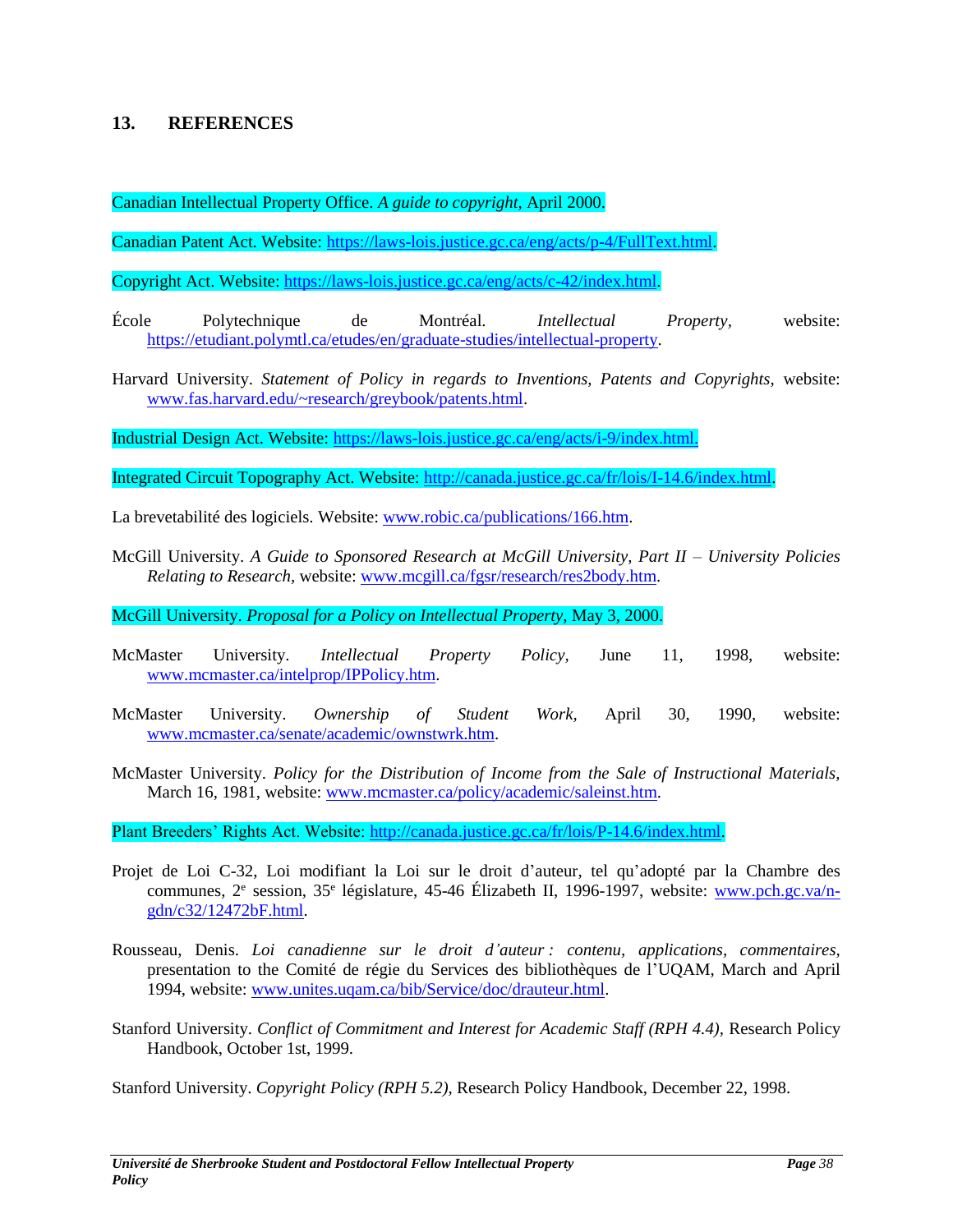- Stanford University. *Faculty Policy on Conflict of Commitment and Interest (RPH 4.1),* Research Policy Handbook, April 14, 1994.
- Stanford University. *Inventions, Patents and Licensing (RPH 5.1),* Research Policy Handbook, July 15, 1999.
- Stanford University. *Multi-Authored Research Papers (RPH 2.7),* Research Policy Handbook, November 30, 1989.
- Stanford University. *On Academic Authorship (RPH 2.8),* Research Policy Handbook, September 1985.
- Stanford University. *Openness in Research (RPH 2.6),* Research Policy Handbook, May 16, 1996.
- Stanford University. *Policies of the Office of Technology Licensing,* website: [http://otl.stanford.edu/inventors/policies.html.](http://otl.stanford.edu/inventors/policies.html)
- Stanford University. *Relationship Between Students (Including Postdoctoral Scholars) and Outside Entities (RPH 2.11),* Research Policy Handbook, November 2, 1999.
- Stanford University. *Retention and Access to Research Data (RPH 2.10),* Research Policy Handbook, October 30, 1997.
- Stanford University. *Self Quiz – Intellectual Property: Patent and Copyright Law.*
- Stanford University. *Tangible Research Property (RPH 5.3),* Research Policy Handbook, September 1, 1983.

Trademarks Act. Website: [https://laws-lois.justice.gc.ca/eng/acts/t-13/.](https://laws-lois.justice.gc.ca/eng/acts/t-13/)

- Une introduction à la propriété intellectuelle brevets, ICBM. Website: [www.ptic.ca/f/intellectualproperty/patents/html.](http://www.ptic.ca/f/intellectualproperty/patents/html)
- Université de Montréal. *Politique de l'Université de Montréal en matière de brevets et de commercialisation d'inventions : principes, règlement et procédure,* no. 60.2.
- Université de Montréal. *Politique de l'Université de Montréal sur la propriété intellectuelle,* no. 60.13, website: [http://tornade.ere.umontreal.ca/Brech/Pol2.html.](http://tornade.ere.umontreal.ca/Brech/Pol2.html)
- Université de Montréal. *Politique de l'Université de Montréal sur la probité intellectuelle en recherche,* no. 60.11.
- Université de Montréal. *Quelques éléments de réflexion sur la propriété intellectuelle des mémoires et thèses,* 3rd (final) version, Comité de la recherche, May 16, 1991.
- Université de Sherbrooke. *Déclaration des droits et responsabilités des étudiantes et étudiants de l'Université de Sherbrooke,* 1997*.*
- Université de Sherbrooke. *Projet de Règlement en matière de droit d'auteur et d'édition,* 1994.

Université de Sherbrooke. *Règlement relatif au dépôt des mémoires et thèses,* 1984.